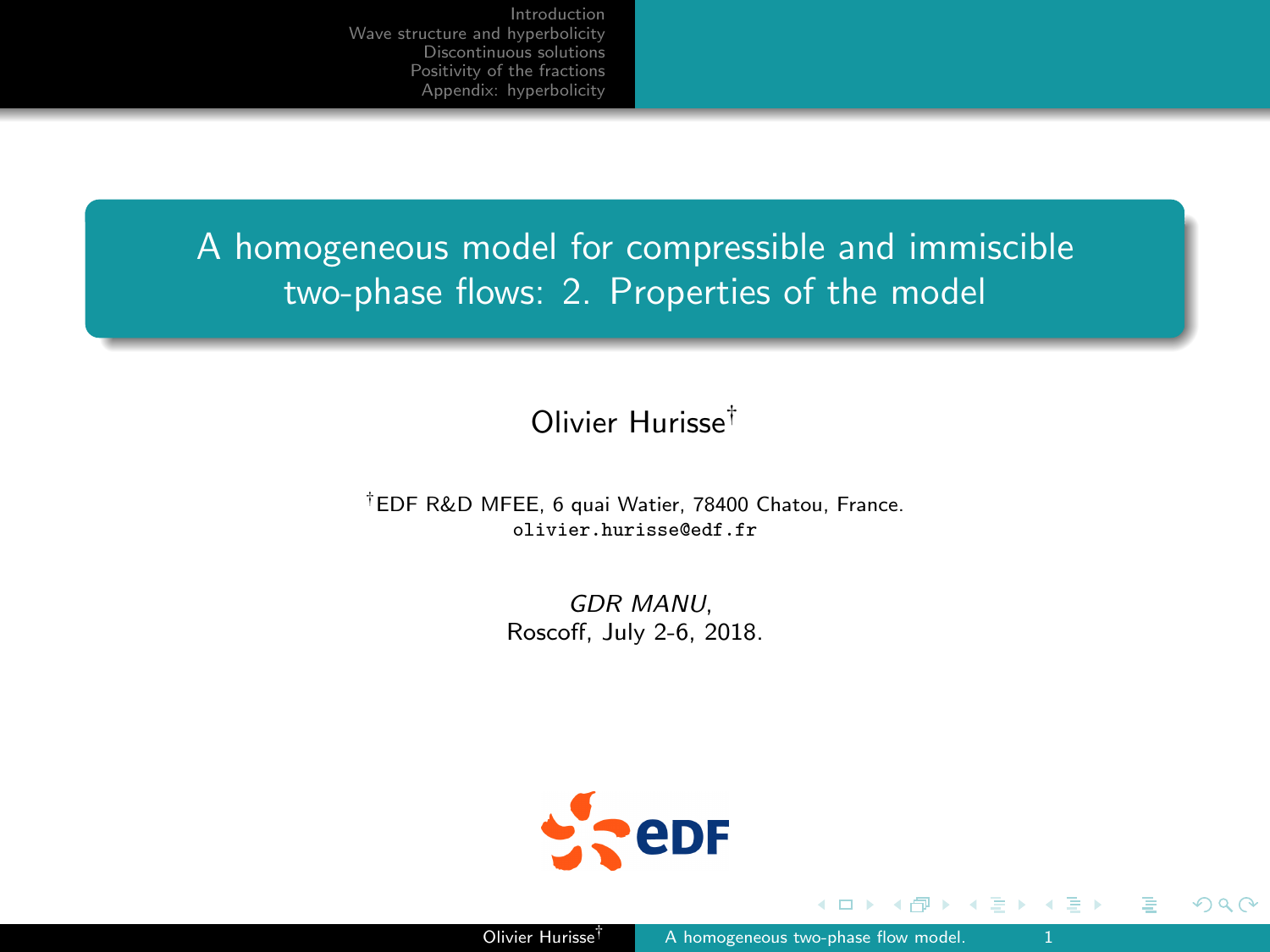# <span id="page-1-0"></span>Plan



- <sup>2</sup> [Wave structure and hyperbolicity](#page-6-0)
- <sup>3</sup> [Discontinuous solutions](#page-13-0)
- <sup>4</sup> [Positivity of the fractions](#page-24-0)



**€ □ >** 

 $2990$ 

э

④ 白い ④ 白い

 $\sim$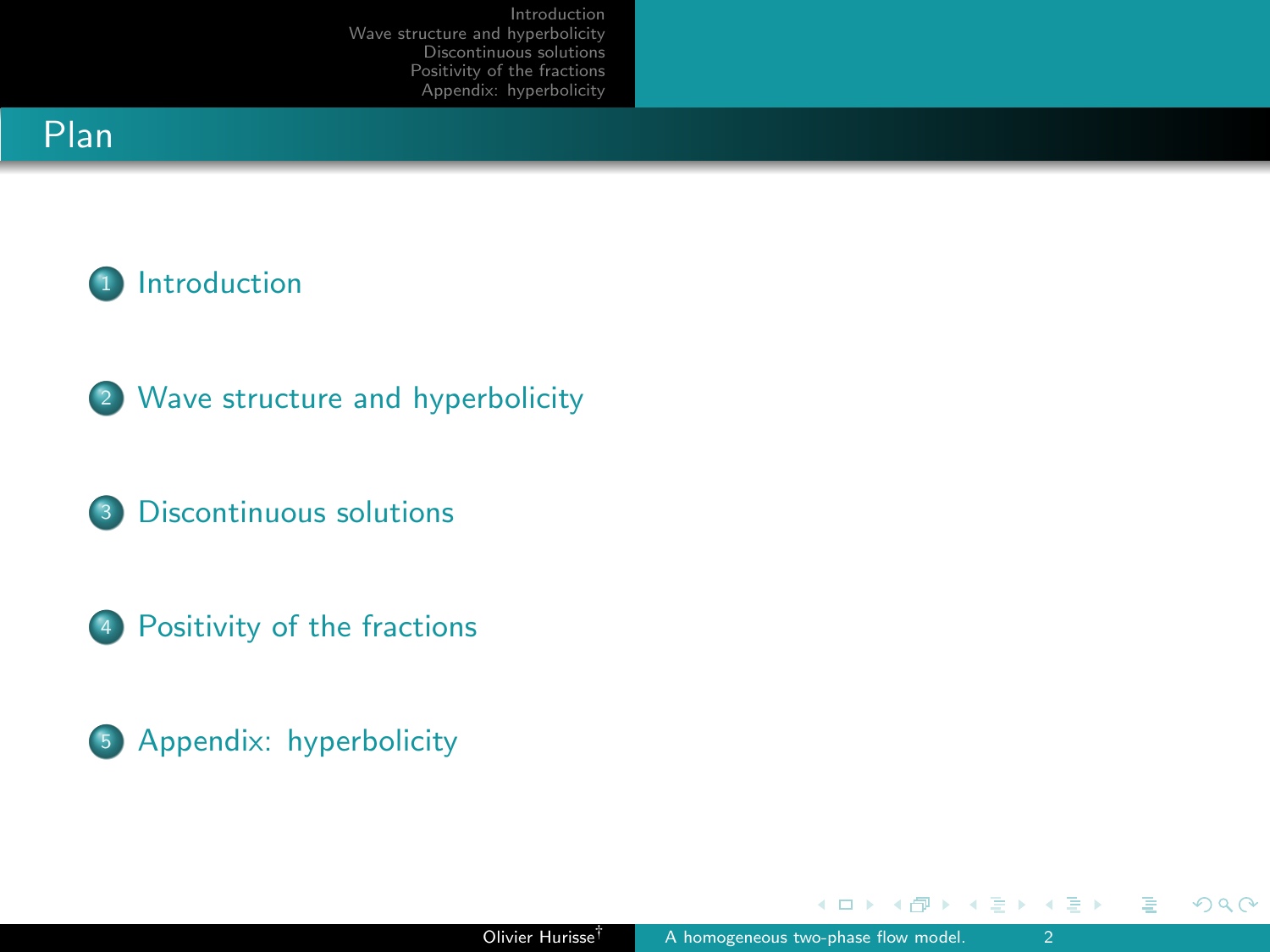#### [Introduction](#page-2-0)

[Wave structure and hyperbolicity](#page-6-0) [Discontinuous solutions](#page-13-0) [Positivity of the fractions](#page-24-0) [Appendix: hyperbolicity](#page-28-0)

# <span id="page-2-0"></span>Plan



- <sup>2</sup> [Wave structure and hyperbolicity](#page-6-0)
- <sup>3</sup> [Discontinuous solutions](#page-13-0)
- <sup>4</sup> [Positivity of the fractions](#page-24-0)
- <sup>5</sup> [Appendix: hyperbolicity](#page-28-0)

 $\leftarrow$   $\Box$   $\rightarrow$ 

K 御 ▶ K 君 ▶ K 君 ▶

 $2990$ 

э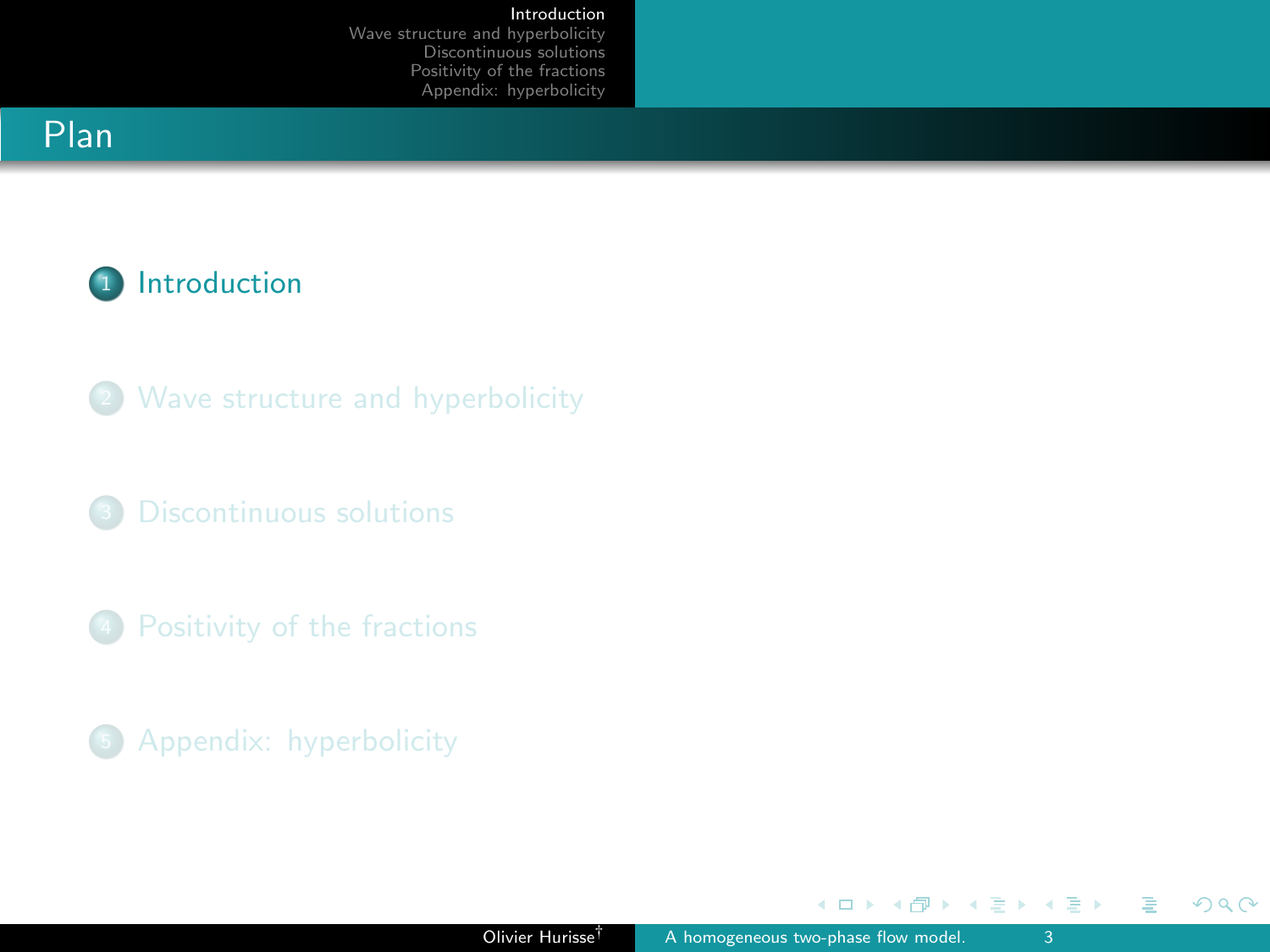[Introduction](#page-2-0)

[Wave structure and hyperbolicity](#page-6-0) [Discontinuous solutions](#page-13-0) [Positivity of the fractions](#page-24-0) [Appendix: hyperbolicity](#page-28-0)

<span id="page-3-0"></span>We consider the set of PDF in a one-dimensionnal framework:

$$
\frac{\partial}{\partial t}(\rho \underline{Y}) + \frac{\partial}{\partial x}(\rho U \underline{Y}) = \rho \frac{\overline{Y} - \underline{Y}}{\lambda}, \n\frac{\partial}{\partial t}(\rho) + \frac{\partial}{\partial x}(\rho U) = 0, \n\frac{\partial}{\partial t}(\rho U) + \frac{\partial}{\partial x}(\rho U^2 + P) = 0, \n\frac{\partial}{\partial t}(\rho E) + \frac{\partial}{\partial x}(U(\rho E + P)) = 0,
$$

with the following definitions,

- $\bullet$  the total specific energy of the mixture E is the sum of the specific internal-energy  $e$  and the specific kinetic-energy:  $E=e+U^2/2;$
- the fractions are:

$$
\underline{Y} = (\alpha_1, y_1, z_1), \quad \alpha_2 = 1 - \alpha_1, \quad y_2 = 1 - y_1, \quad z_2 = 1 - z_1,
$$

and the equilibrium fractions are:

 $\sqrt{ }$ 

 $\begin{array}{c} \hline \end{array}$ 

 $\begin{array}{c} \hline \end{array}$ 

$$
\overline{Y}=(\overline{\alpha_1},\overline{y_1},\overline{z_1}),\quad \overline{\alpha_2}=1-\overline{\alpha_1},\quad \overline{y_2}=1-\overline{y_1},\quad \overline{z_2}=1-\overline{z_1},
$$

We recall that  $Y$  is defined as the fraction such that the mixture entropy is The result a[n](#page-3-0)d  $\frac{1}{2}$  is defined as the results from the the instantant maximum at a given e and τ[,](#page-1-0) h[e](#page-2-0)nce  $\overline{Y}$  only de[pen](#page-2-0)[ds](#page-4-0) [o](#page-2-0)n  $(τ, e)$  $(τ, e)$ .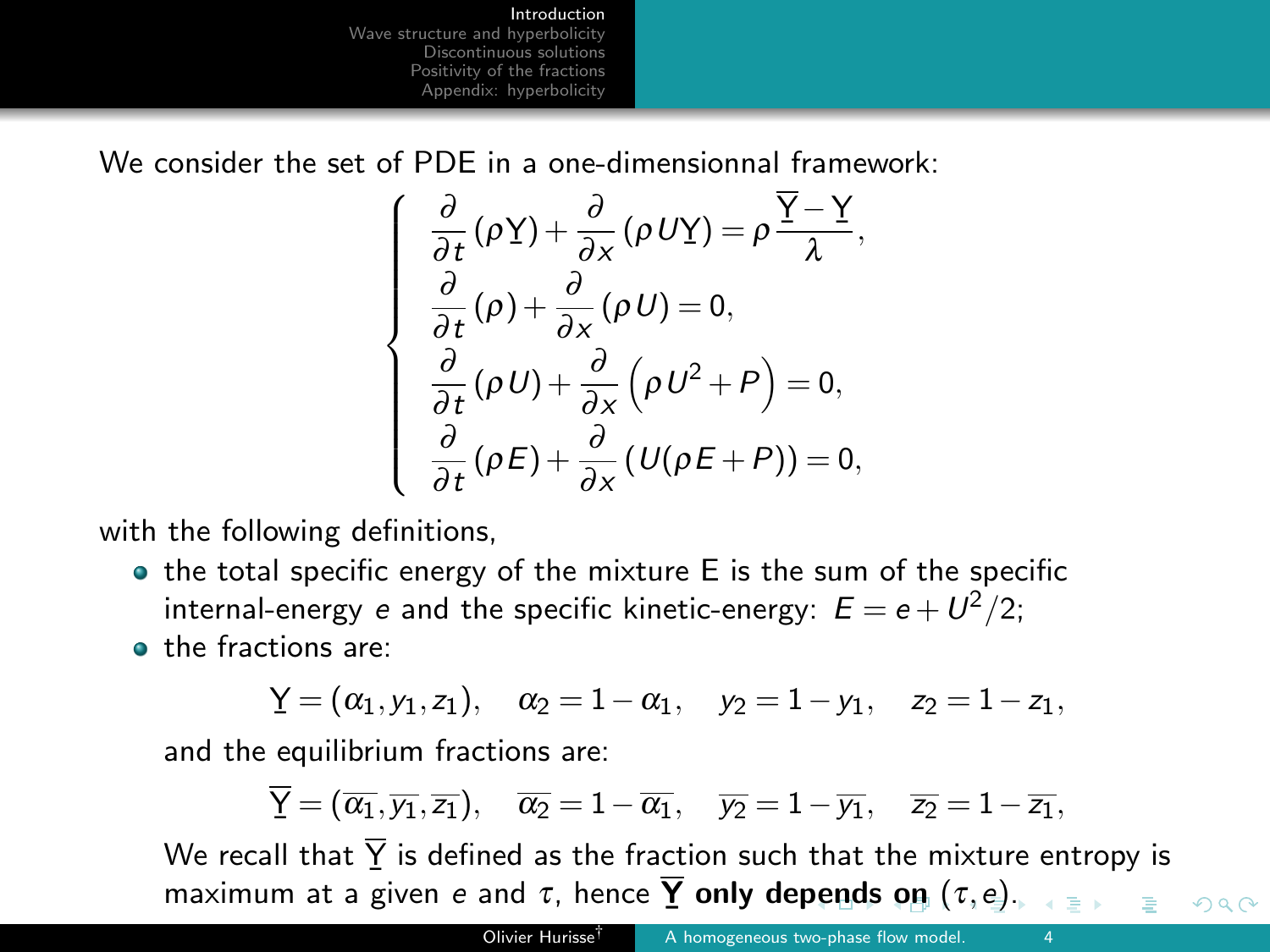<span id="page-4-0"></span>• and the EOS (pressure law) for the mixture:

$$
\frac{P(\underline{Y},\tau,e)}{\mathcal{T}(\underline{Y},\tau,e)} = \left(\alpha_1 \frac{P_1}{\mathcal{T}_1} + \alpha_2 \frac{P_2}{\mathcal{T}_2}\right) \quad \text{and} \quad \frac{1}{\mathcal{T}(\underline{Y},\tau,e)} = \frac{z_1}{\mathcal{T}_1} + \frac{z_2}{\mathcal{T}_2},
$$

where the phasic temperature-laws and the phasic pressure-laws are obtained from the phasic entropies (given by the user):

$$
T_k^{-1} = T_k^{-1}(\tau_k, e_k) = \frac{\partial s_k}{\partial e_k}\Big|_{\tau_k}(\tau_k, e_k)
$$
  
\n
$$
P_k = P_k(\tau_k, e_k) = T_k(\tau_k, e_k) \frac{\partial s_k}{\partial \tau_k}\Big|_{e_k}(\tau_k, e_k)
$$

We also have 
$$
e_k = \frac{z_k e}{y_k}
$$
 and  $\tau_k = \frac{\alpha_k \tau}{y_k}$ .

Finally, provided that  $\lambda(\textbf{Y},\tau,e,U)$  is given, the system is closed. The six The space is the time and space evolution of the set of six variables  $(\alpha_1,y_1,z_1,\tau,e,U)$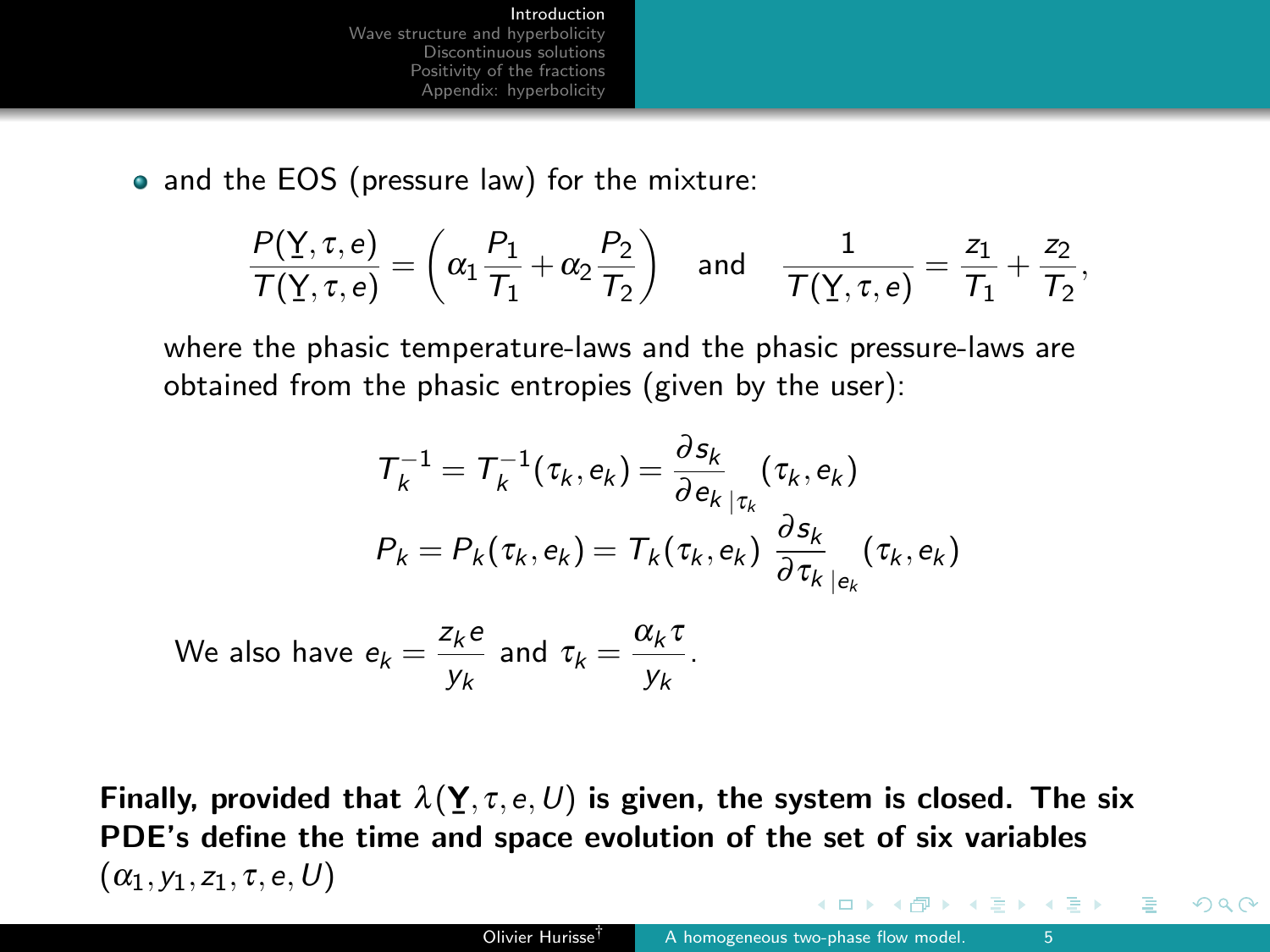<span id="page-5-0"></span>The model is in conservative form, it involves first order derivatives in time and space and a source term.

The main properties of this model are the following.

- The model is based on the Euler set of equations and thus inherits from its wave structure.
- If the specific phasic entropies are strictly concave and if  $T_k > 0$ , the model is hyperbolic.
- Shocks are defined through Rankine-Hugoniot jump relations.
- We have a positivity result for the fractions.

The following results are presented in a "weakly rigorous" manner, but more mathematicaly rigorous definitions and proofs can be found in many books (for instance [Godlewski-Raviart, 1996] or [Smoller, ])

k Exis Exi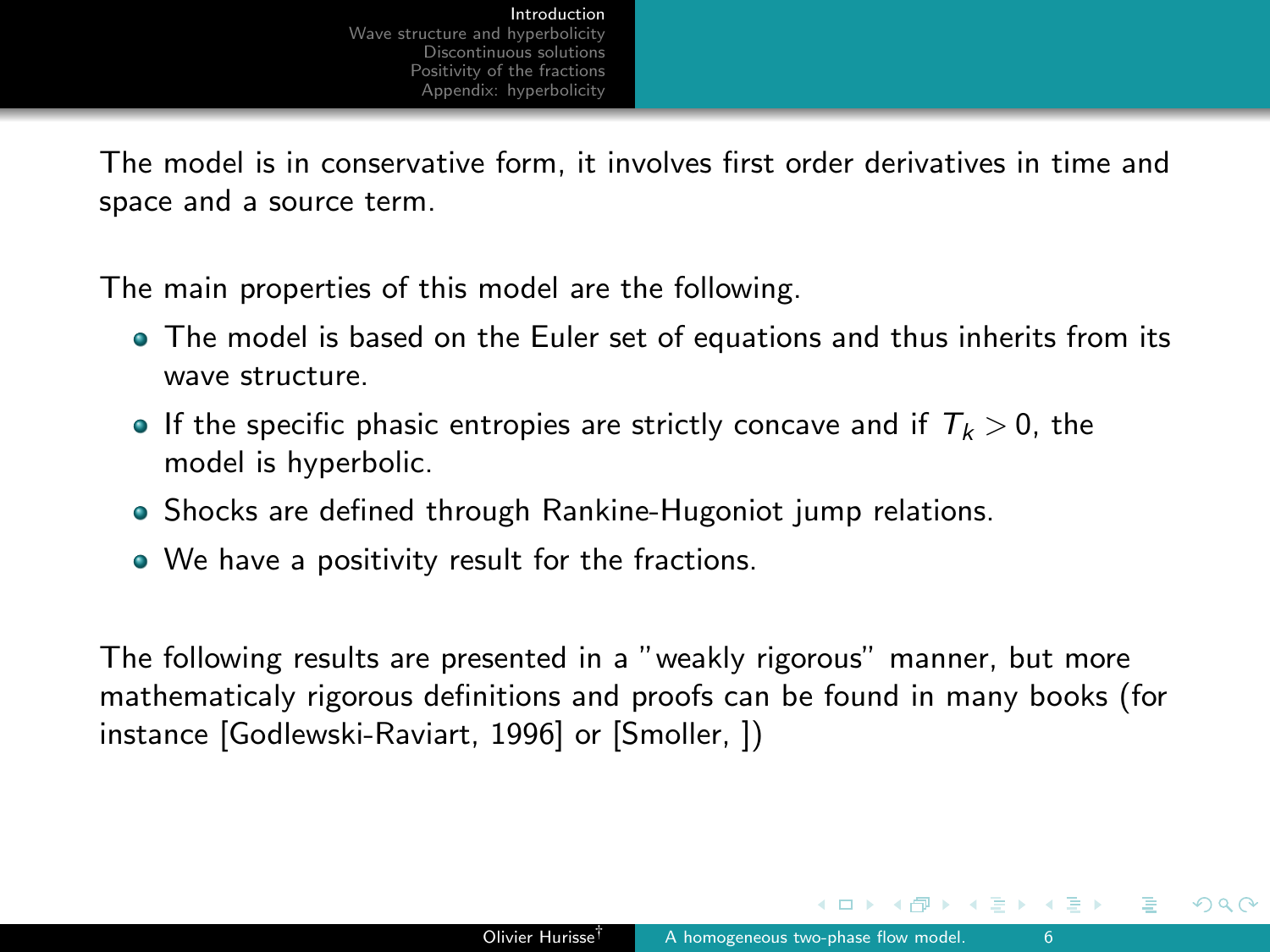# <span id="page-6-0"></span>Plan

# <sup>1</sup> [Introduction](#page-2-0)

## <sup>2</sup> [Wave structure and hyperbolicity](#page-6-0)

<sup>3</sup> [Discontinuous solutions](#page-13-0)

<sup>4</sup> [Positivity of the fractions](#page-24-0)

<sup>5</sup> [Appendix: hyperbolicity](#page-28-0)

 $\leftarrow$   $\Box$   $\rightarrow$ 

ス重き ス重き

 $\rightarrow$ 

 $\sim$ a.  $2990$ 

Ε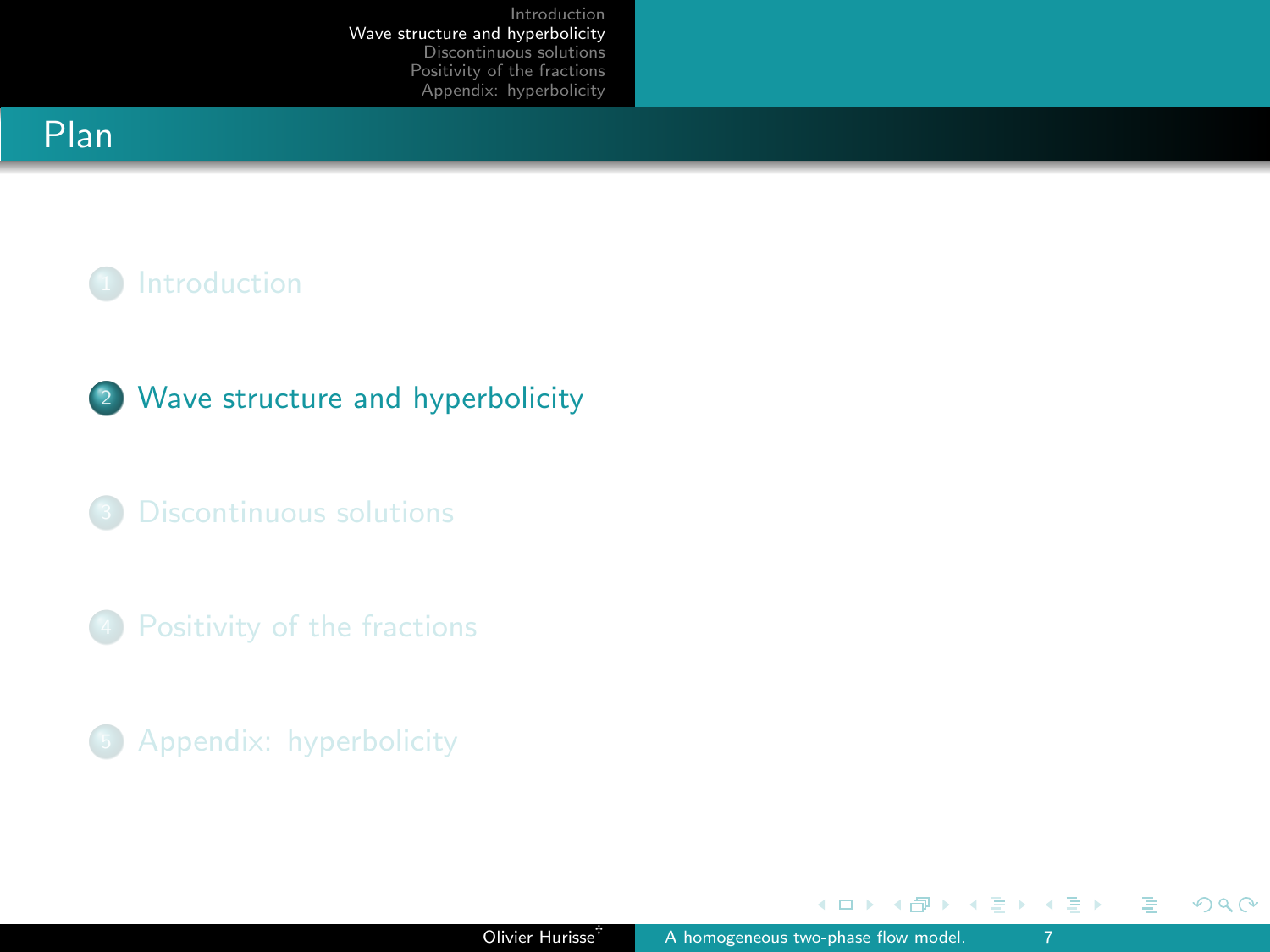We focuse here on the convective part of the system. The source terms are omitted:

$$
\begin{cases}\n\frac{\partial}{\partial t}(\rho \underline{Y}) + \frac{\partial}{\partial x}(\rho U \underline{Y}) = 0, \\
\frac{\partial}{\partial t}(\rho) + \frac{\partial}{\partial x}(\rho U) = 0, \\
\frac{\partial}{\partial t}(\rho U) + \frac{\partial}{\partial x}(\rho U^2 + P) = 0, \\
\frac{\partial}{\partial t}(\rho E) + \frac{\partial}{\partial x}(U(\rho E + P)) = 0.\n\end{cases}
$$

This model can be written in the conservative form:

$$
\frac{\partial}{\partial t}(W) + \frac{\partial}{\partial x}(F(W)) = 0,
$$

or in equivalent manner for regular solutions, in the non-conservative form:

$$
\frac{\partial}{\partial t}(W) + A(W)\frac{\partial}{\partial x}(W) = 0, \text{ with } A(W) = \nabla_W(F(W)).
$$

In order to study the wave structure of this set of first-order PDE, we study the eigenstructure of the jacobian matrix  $A(W)$ .  $\mathbb{B} \rightarrow \mathbb{R} \oplus \mathbb{R}$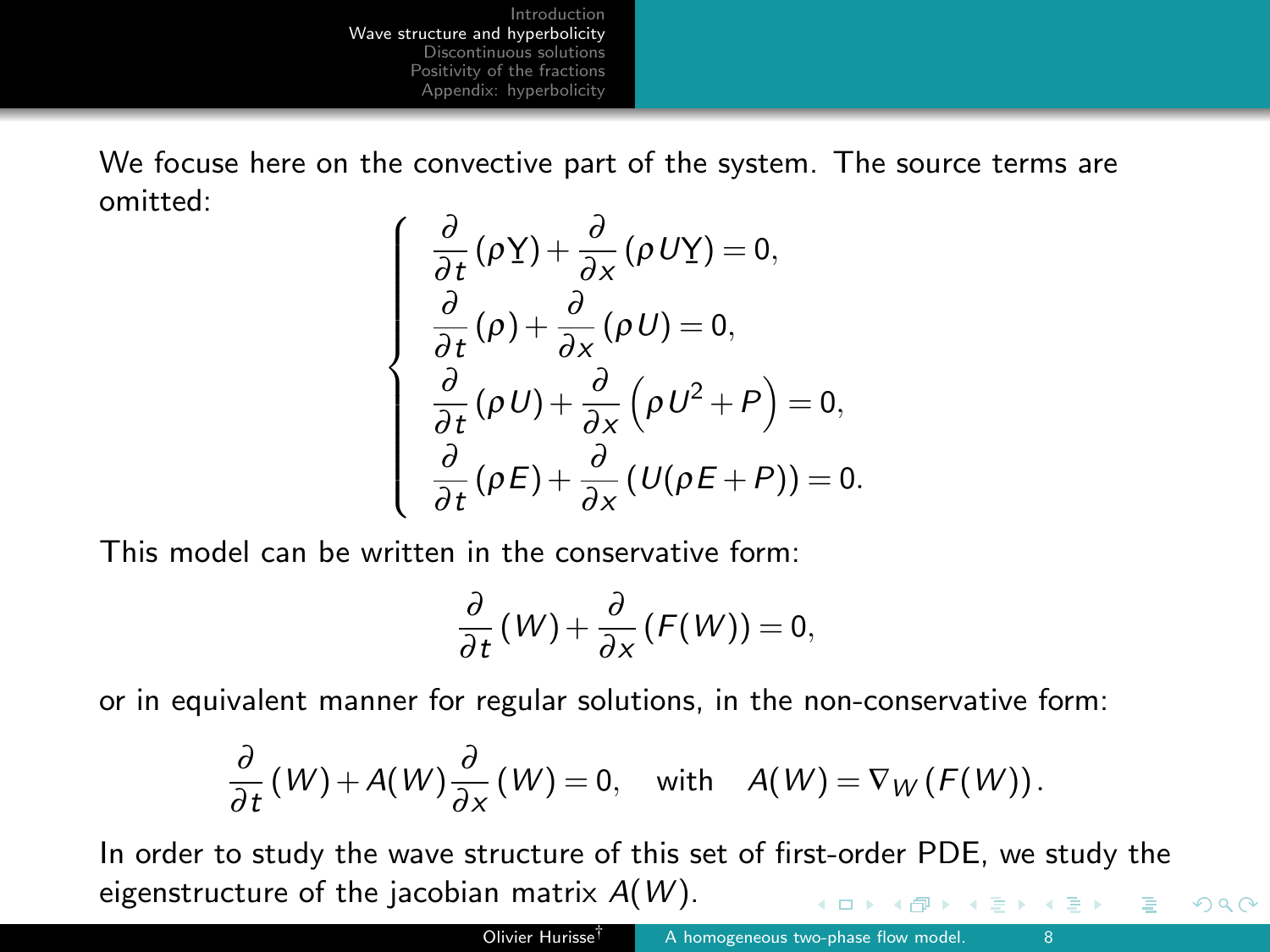<span id="page-8-0"></span>Definition of hyperbolicity: The system is hyperbolic when the matrix A has n real eigenvalues and when its set of right eigenvectors spans  $\mathbb{R}^n$ .

Annexe  $\Longrightarrow$  ...

Remark. The Jacobian matrix can be calculated for any set of variables  $Z = \Phi(W)$  provided that  $\Phi$  is a diffeomorphism  $(W = \Phi^{-1}(Z))$ . Then we have:

$$
\frac{\partial}{\partial t}(Z) + B(Z)\frac{\partial}{\partial x}(Z) = 0,
$$

with

$$
B(Z) = \left(\nabla_Z\left(\Phi^{-1}(Z)\right)\right)^{-1} A\left(\Phi^{-1}(Z)\right) \nabla_Z\left(\Phi^{-1}(Z)\right).
$$

The diffeomorphism  $\Phi$  does not change the eigenvalues, but the eigenvectors are transformed according to Φ.

 $\leftarrow$   $\Box$ 

イヨメ イヨメ

つへへ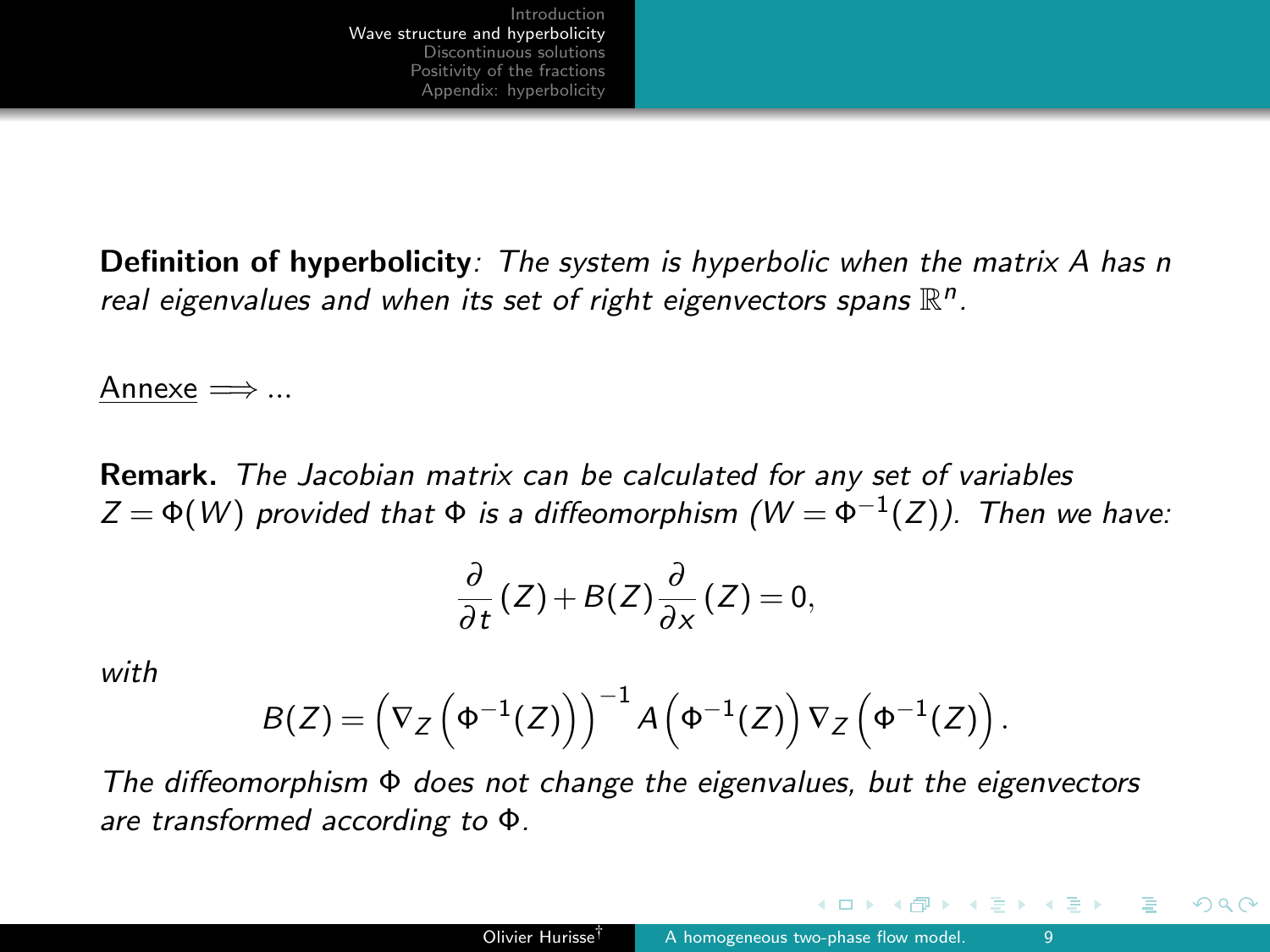The Jacobian matrix  $A(Y, s, U, P)$  of the system is:

$$
A(\underline{Y}, s, U, P) = \left( \begin{array}{cccc} U & \mathbb{I}_3 & \mathbf{0} & \mathbf{0} & \mathbf{0} \\ \mathbf{0} & U & 0 & 0 \\ \mathbf{0} & 0 & U & \tau \\ \mathbf{0} & 0 & C^2/\tau & U \end{array} \right),
$$

where  $C$  is the sound speed of the mixture:

$$
C^2 = \tau^2 \left( P \frac{\partial P}{\partial e} | \underline{\Upsilon},_{\tau} - \frac{\partial P}{\partial \tau} | \underline{\Upsilon},_{e} \right) \qquad \left( = \frac{\partial P}{\partial \rho} | \underline{\Upsilon},_{s} \right).
$$

The eigenvalues are easy to find:  $\lambda_1 = U - C$ ,  $\lambda_{2,3,4,5} = U$  and  $\lambda_6 = U + C$ , and the associated eigenvectors are:

$$
\begin{array}{lll} r_2=(1,0,0,0,0,0)^{\top} & & \\ r_3=(0,1,0,0,0,0)^{\top} & & r_1=(0,0,0,0,\tau,-C)^{\top} \\ r_4=(0,0,1,0,0,0)^{\top} & & r_6=(0,0,0,0,\tau,C)^{\top} \\ r_5=(0,0,0,1,0,0)^{\top} & & \end{array}
$$

Hence, the model is hyperbolic if and only if  $C^2 > 0$  $C^2 > 0$  $C^2 > 0$ [.](#page-10-0)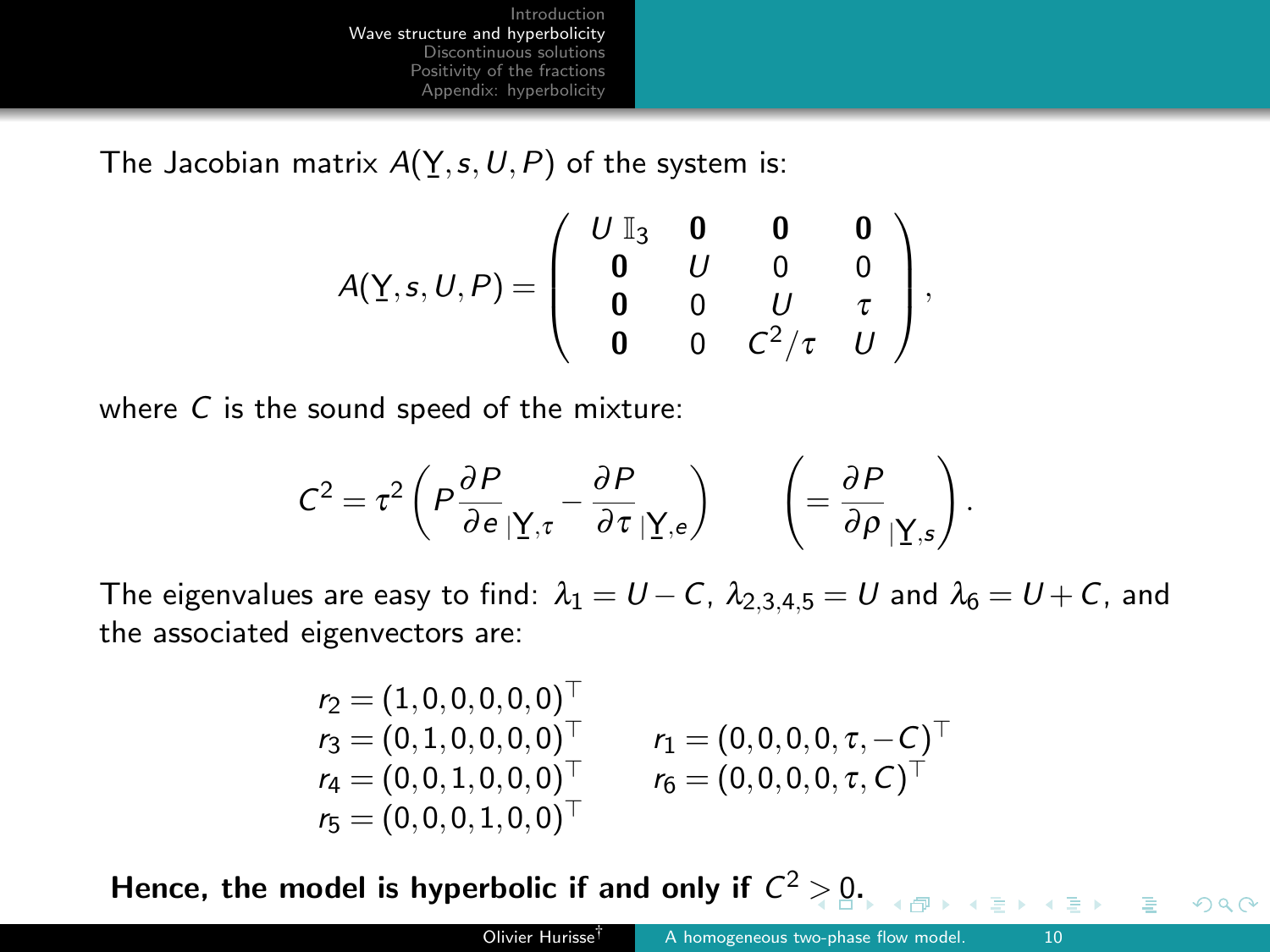<span id="page-10-0"></span>Using the mixture pressure-law, the sound speed  $C$  can also be written:

$$
\frac{C^2}{T\tau^2} = \frac{1}{y} (-\alpha, Pz) . (-s_1'') . (\begin{array}{c} -\alpha \\ Pz \end{array}) + \frac{1}{1-y} (-(1-\alpha), P(1-z)) . (-s_2'') . (\begin{array}{c} -(1-\alpha) \\ P(1-z) \end{array})
$$
\n(1)

where  $(\tau_k,e_k)$   $\rightarrow$   $s_k''(\tau_k,e_k)$  stands for the Hessian matrix of the specific entropies  $s_k$ . We recall that the phasic sound speed of the phase k is defined as:

$$
\frac{c_k^2}{T_k \tau_k^2} = (-1, P_k) \cdot (-s_k'') \cdot (-1, P_k)^\top
$$
\n(2)

Hence, if the specific entropies are strictly concave and if they ensure that the phasic temperature  $\,_{k}$  are non-negative, then  $\,{\sf C}^2\!>0$  and the model is hyperbolic.

④ 重 を ④ 重 を …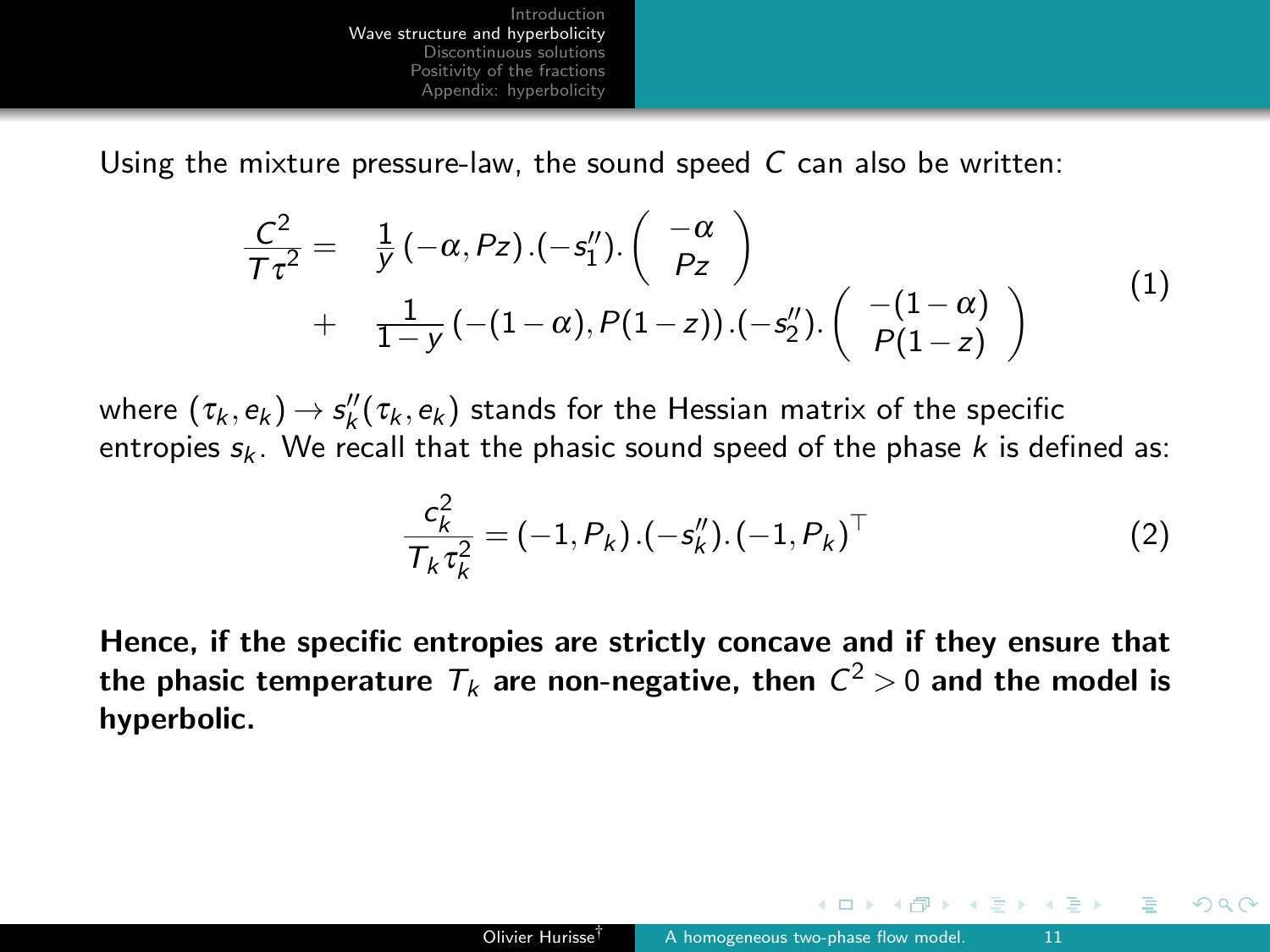## Additionnal remarks

Using the variables  $Z = (\underline{Y}, s, U, P)$ , we have: ¯

$$
R\frac{\partial}{\partial t}(Z) + RA\frac{\partial}{\partial x}(Z) = 0,
$$

with,

$$
R = \left(\begin{array}{cccc} \mathbb{I}_3 & \mathbf{0} & \mathbf{0} & \mathbf{0} \\ \mathbf{0} & 1 & 0 & 0 \\ \mathbf{0} & 0 & (\rho C)^2 & 0 \\ \mathbf{0} & 0 & 0 & 1 \end{array}\right) \text{ and } RA = \left(\begin{array}{cccc} U & \mathbb{I}_3 & \mathbf{0} & \mathbf{0} & \mathbf{0} \\ \mathbf{0} & U & 0 & 0 \\ \mathbf{0} & 0 & U(\rho C)^2 & \rho C^2 \\ \mathbf{0} & 0 & \rho C^2 & U \end{array}\right)
$$

The matrix R is symmetric positive definite if  $C \neq 0$  and RA is symmetric. The system is thus symmetrizable provided that  $C \neq 0$ .

### As a consequence, there exist a local-in-time smooth solution to the Cauchy problem (Kato's theorem).

If the system is symmetrizable, it is hyperbolic (a  $n \times n$  symmetric matrix has real eigenvalues and its set of right eigenvectors spans  $\mathbb{R}^n$ ).

 $\left\{ \begin{array}{ccc} \pm & \rightarrow & \leftarrow & \pm & \rightarrow & \cdots \end{array} \right.$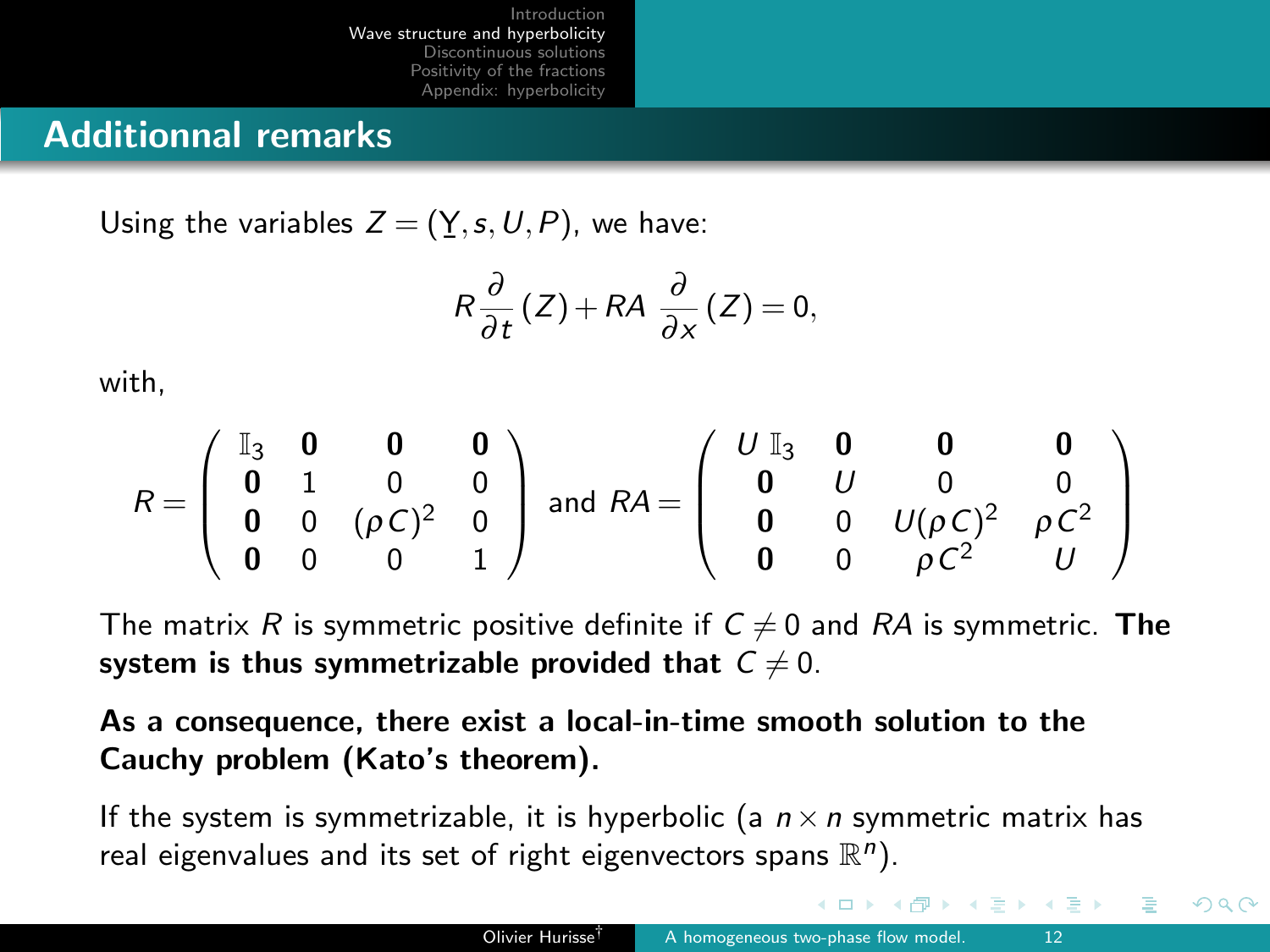# <span id="page-12-0"></span>Additionnal remarks

It can be shown that for our model:

- $\lambda_{2,3,4,5} = U$  are contact discontinuity waves (linearly degenerated fields);
- $\lambda_1 = U C$  and  $\lambda_6 = U + C$  are shock/rarefaction waves (genuinely non-linear waves).
- The rarefaction waves are regular parts of the solutions.
- The shock waves and the contact discontinuities are associated with discontinuities in the solutions.

ミメスミメ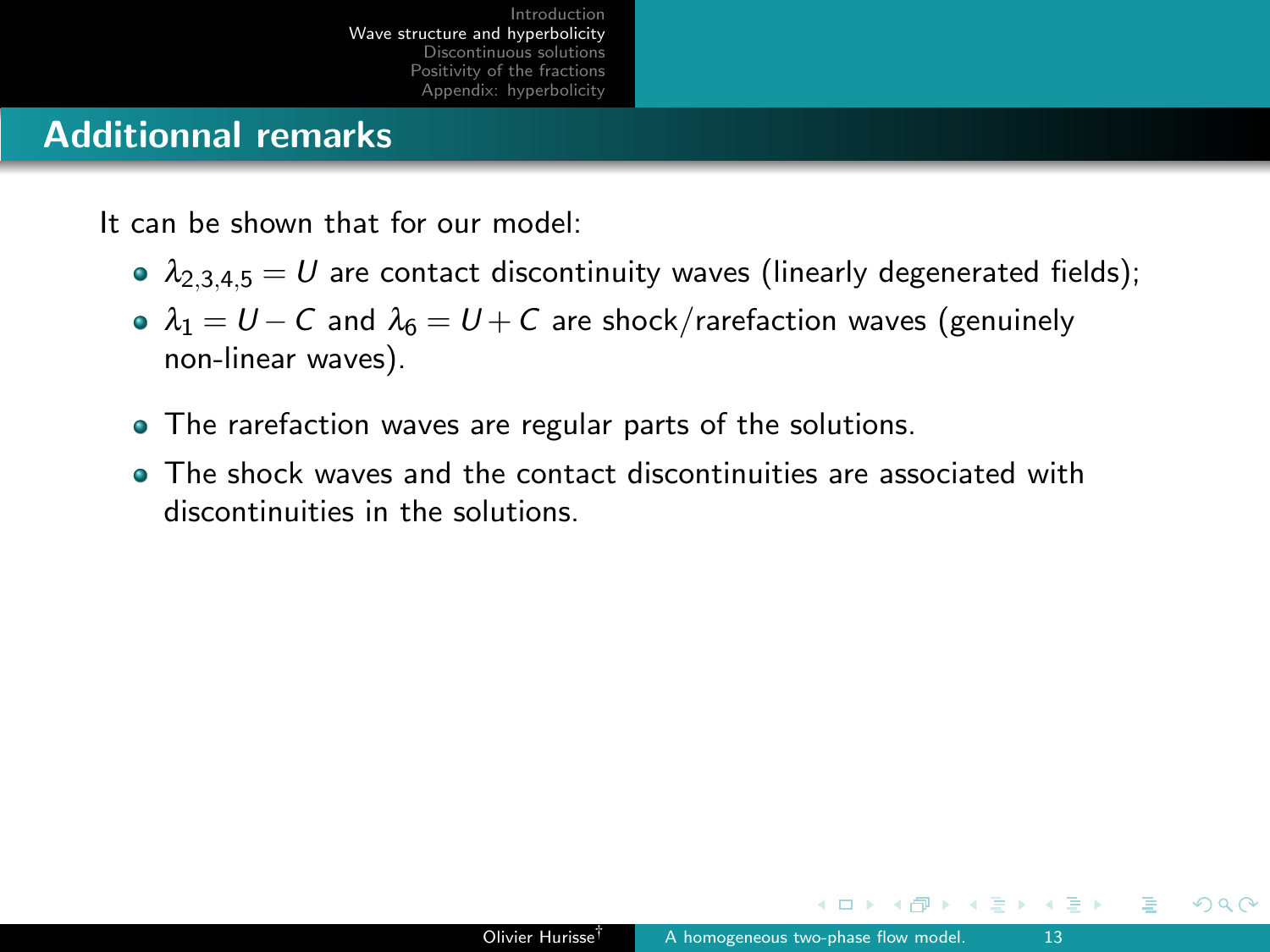# <span id="page-13-0"></span>Plan

# <sup>1</sup> [Introduction](#page-2-0)

<sup>2</sup> [Wave structure and hyperbolicity](#page-6-0)

### <sup>3</sup> [Discontinuous solutions](#page-13-0)

<sup>4</sup> [Positivity of the fractions](#page-24-0)

<sup>5</sup> [Appendix: hyperbolicity](#page-28-0)

 $\leftarrow$   $\Box$   $\rightarrow$ 

4 何 ▶

 $2990$ 

Ε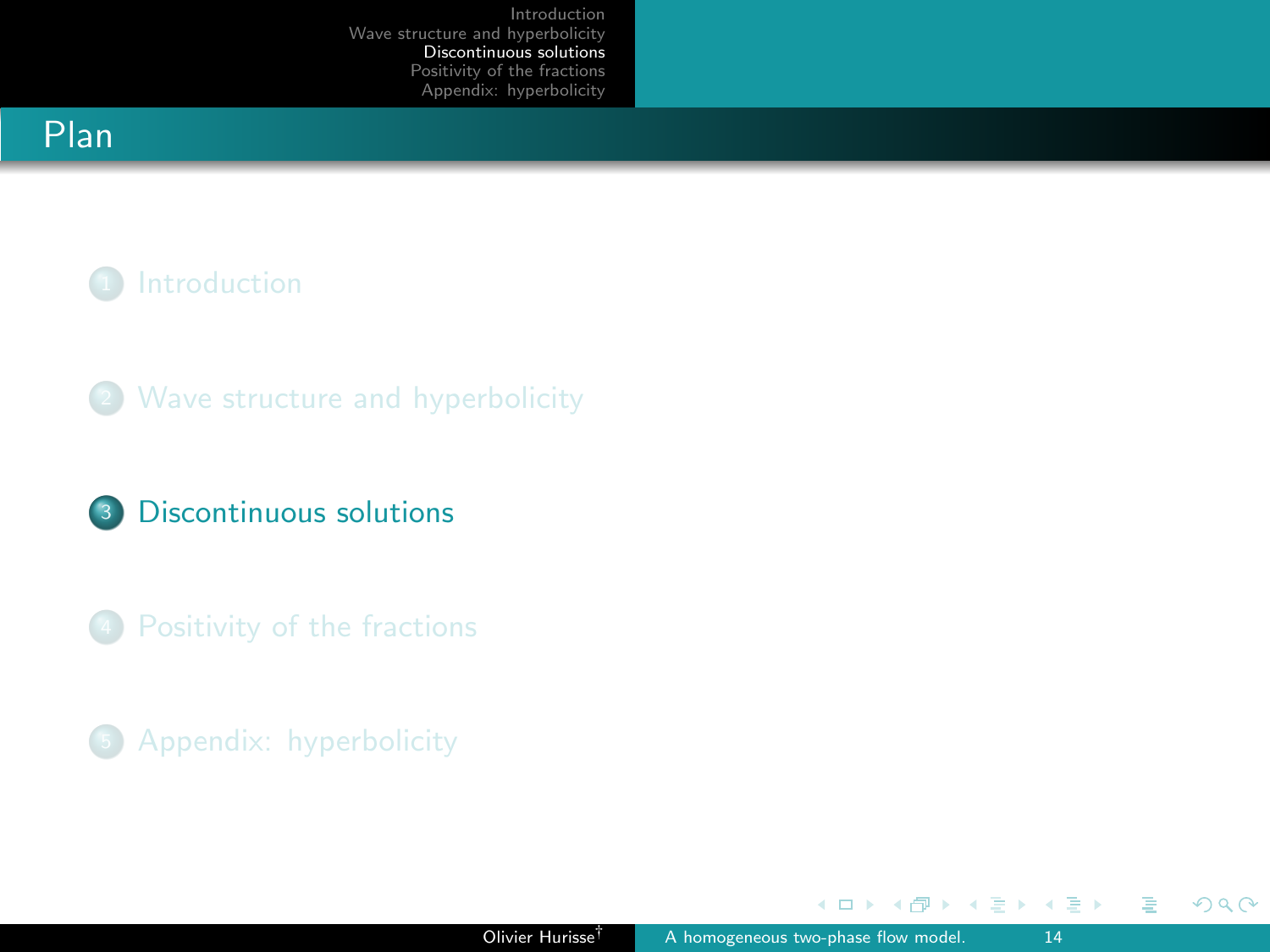In the previous section, we have considered smooth solutions, but it has been mentionned that discontinuities may appear when the solution is compressed:



These patterns correspond to shock waves and they have to be defined.

Since we are dealing with discontinuous solutions, we consider the system in conservative form:

$$
\frac{\partial}{\partial t}(W) + \frac{\partial}{\partial x}(F(W)) = 0,
$$

and the latter should be understood in a weak sense. That is for any test function  $\phi$  with a compact support:

$$
\int_{\mathbb{R}^6\times(0,\infty)}\left(W\frac{\partial}{\partial t}(\phi)+F(W)\frac{\partial}{\partial x}(\phi)\right)dxdt=0,
$$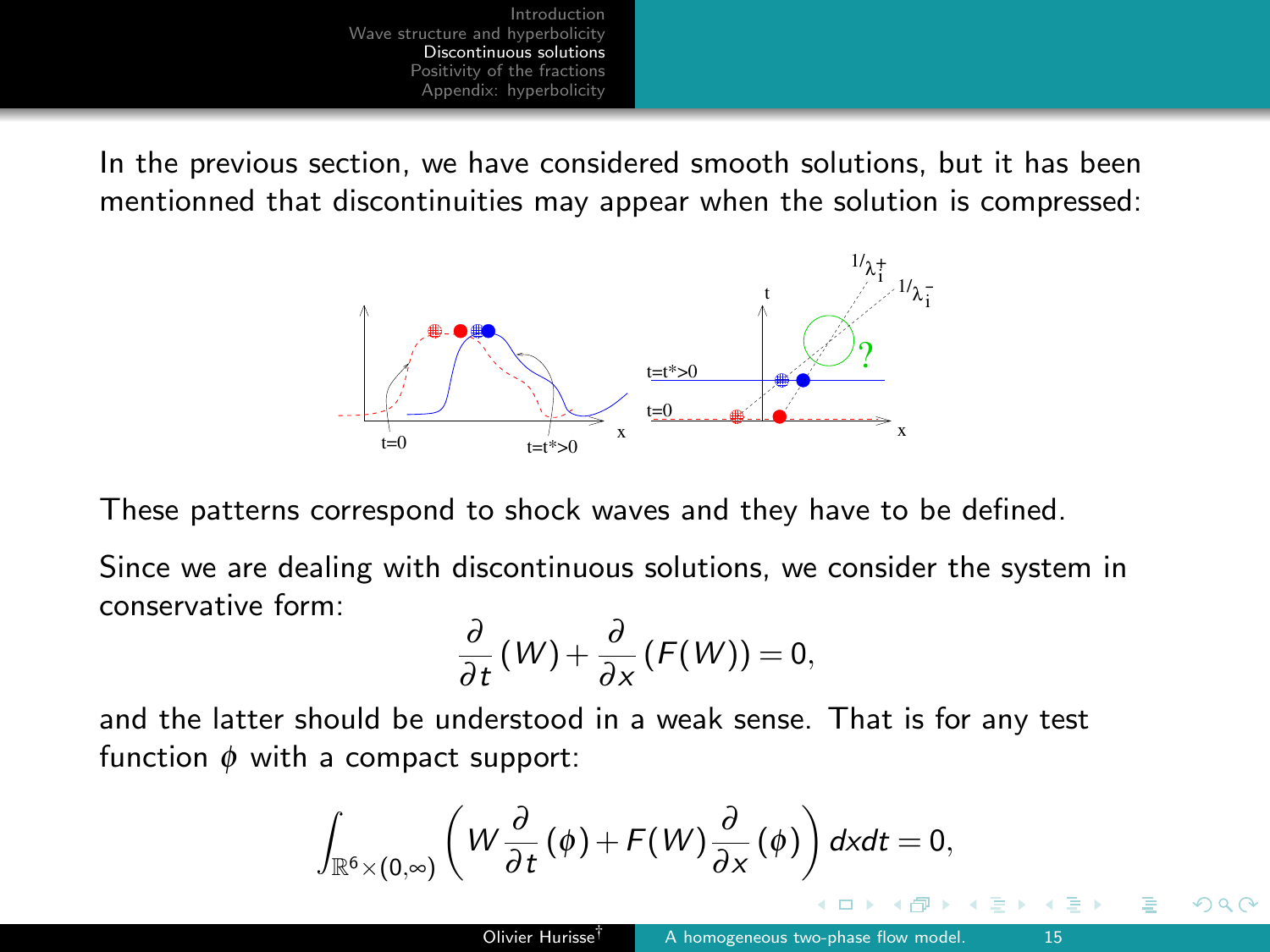Let us assume that the solution W is smooth except at a point  $x_0(t)$ :



and let us integrate over  $D = D^- \cup D^+$  with  $\phi$  a test function with a compact support in  $D$ :

$$
\int_D \left(W\frac{\partial}{\partial t}(\phi) + F(W)\frac{\partial}{\partial x}(\phi)\right)dxdt = 0.
$$

We then have:

$$
\int_{D} \left( W \frac{\partial}{\partial t}(\phi) + F(W) \frac{\partial}{\partial x}(\phi) \right) dx dt = 0,\n\int_{D^{-}} \left( W \frac{\partial}{\partial t}(\phi) + F(W) \frac{\partial}{\partial x}(\phi) \right) dx dt + \int_{D^{+}} \left( W \frac{\partial}{\partial t}(\phi) + F(W) \frac{\partial}{\partial x}(\phi) \right) dx dt = 0,
$$

 $\leftarrow$ 

 $\sim$ 

 $QQ$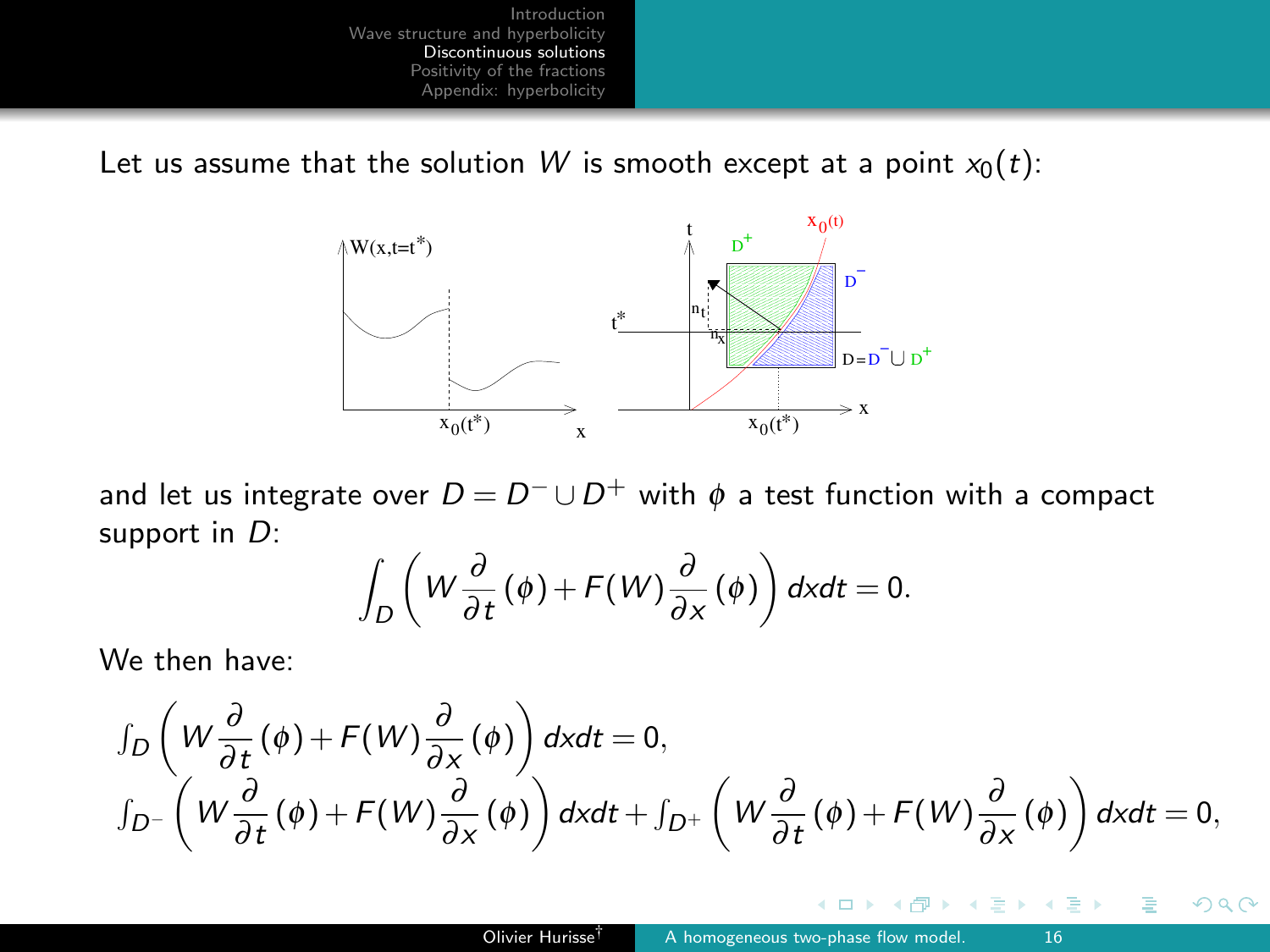

and using the Green's formula:

$$
\int_{x_0(t)} \left( n_t W_{|D^-} + n_x F(W_{|D^-}) \right) \phi d\xi - \int_{D^-} \left( \phi \frac{\partial}{\partial t} (W) + \phi \frac{\partial}{\partial x} (F(W)) \right) dx dt - \int_{x_0(t)} \left( n_t W_{|D^+} + n_x F(W_{|D^+}) \right) \phi d\xi - \int_{D^+} \left( \phi \frac{\partial}{\partial t} (W) + \phi \frac{\partial}{\partial x} (F(W)) \right) dx dt = 0
$$

On the interior of  $D^-$  and  $D^+$ , W is smooth and is a solution in the strong sense, hence the two terms on the right vanishe. We then obtain:

$$
\int_{x_0(t)} \left( n_t \left( W_{|D^+} - W_{|D^-} \right) + n_x \left( F(W_{|D^+}) - F(W_{|D^-}) \right) \right) \phi d\xi = 0.
$$

4 **D** >

 $\equiv$   $\rightarrow$ 

 $QQ$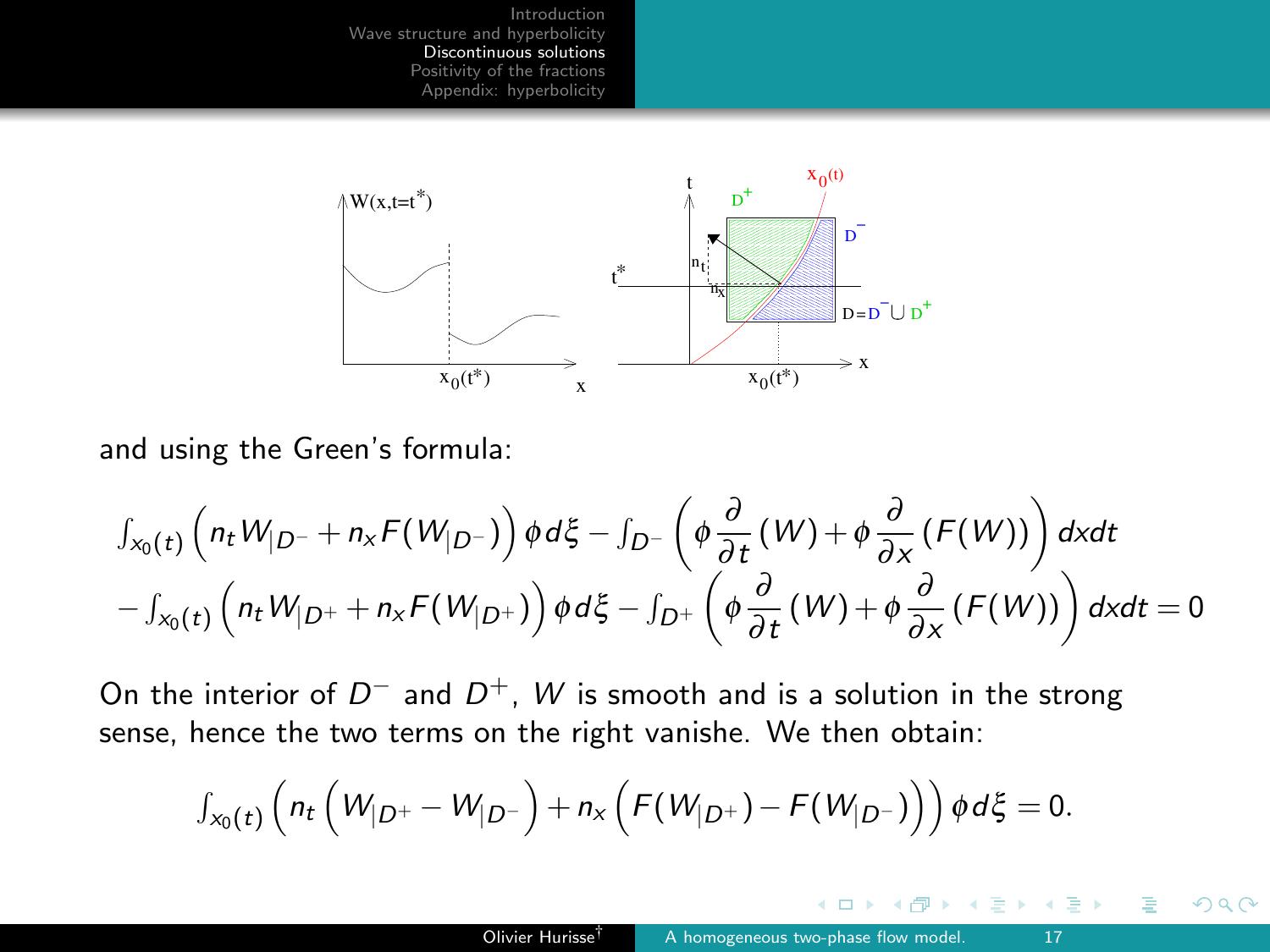This relation holds for any  $\phi$ , hence we get:

$$
-\sigma\left(W^+-W^-\right)+\left(F(W^+)-F(W^-\right)\right)=0
$$

with  $\sigma = -n_t/n_x$  ( $n_x \neq 0$ , i.e. finite speed of propagation) the velocity of the discontinuity in direction x.

This relation is called the Rankine-Hugoniot jump relation, and we use the Classical notation:

$$
-\sigma[W]+[F(W)]=0
$$

**Consequence:** a smooth solution on  $D^-$  and a smooth solution on  $D^+$  form a weak solution on  $D = D^- \cup D^+$  if and only if there exist  $\sigma$  such that  $-\sigma[W] + [F(W)] = 0$  (caution :  $\sigma$  is a scalar and it is the same for all the components of  $W$ ).

In the following, we assume that the state  $W^-$  is known, and we want to find a state  $W^+$  that fulfills the RH jump relations.

∢ 重 ≯ → 重 ≯ →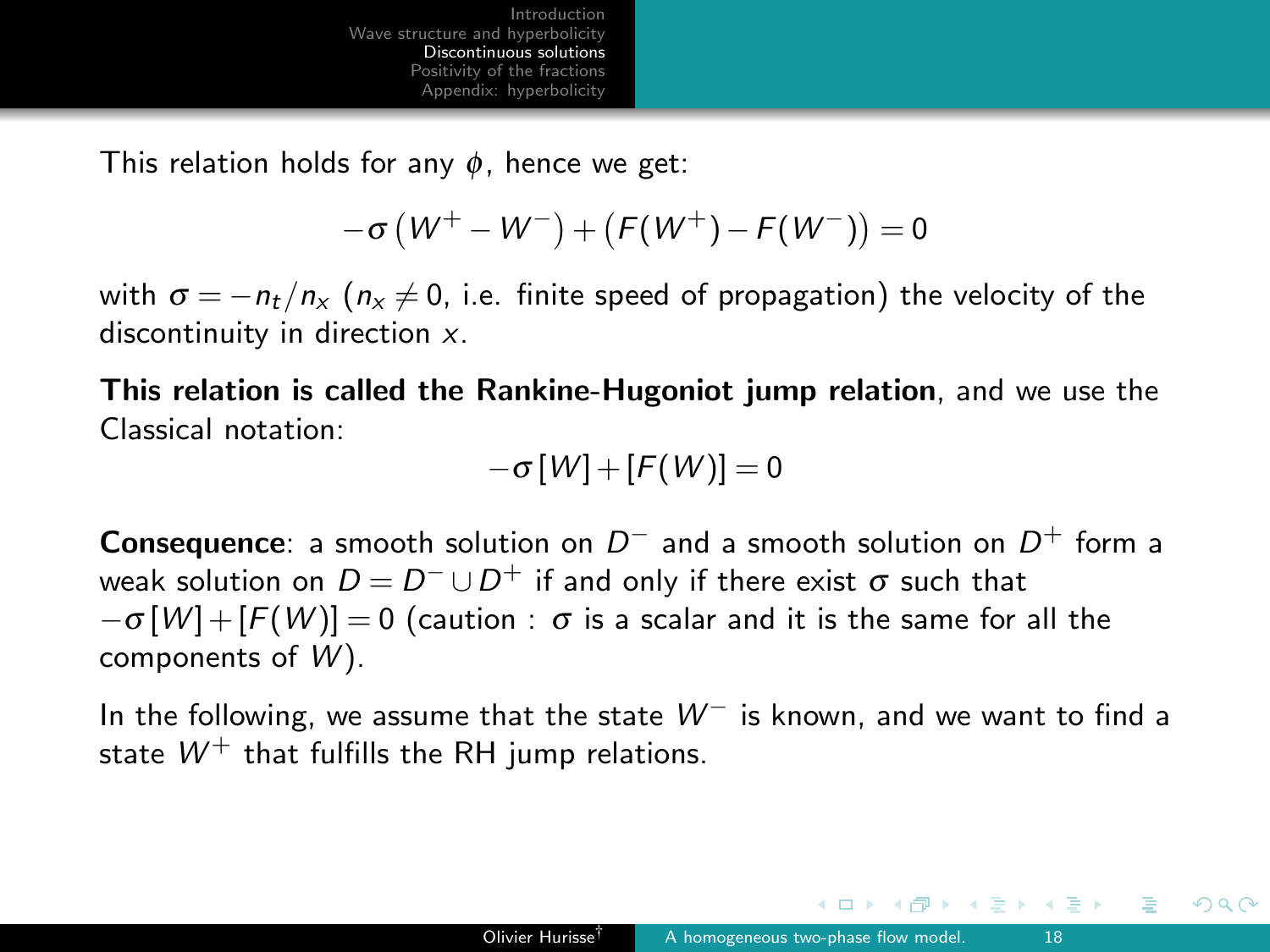<span id="page-18-0"></span>The RH jump relations for our model are:

$$
\begin{cases}\n-\sigma[\rho Y] + [\rho U Y] = 0, \\
-\sigma[\rho] + [\rho U] = 0, \\
-\sigma[\rho U] + [\rho U^2 + P] = 0, \\
-\sigma[\rho E] + [U(\rho E + P)] = 0.\n\end{cases}
$$

We define  $J\!=\!\rho(U\!-\!\sigma)$ . For any quantity  $\emph{a}$ , we define  $\bar{\emph{a}}=(\emph{a}^++\emph{a}^-)/2$  and we will use the relation:

$$
[ab] = \overline{a}[b] + [a]\overline{b}.
$$

Since  $[\sigma] = 0$ , we can rewrite the jump relations as:

$$
\left\{\begin{array}{l}J[\underline{Y}]=0,\\[5pt] [J]=0,\\[5pt] J[U]+[P]=0,\\[5pt] J[e+U^2/2]+[UP]=0,\\[5pt] \end{array}\right.\left\{\begin{array}{l}J[\underline{Y}]=0,\\[5pt] [J]=0,\\[5pt] J[U]+[P]=0,\\[5pt] J[e]+\bar{P}[U]=0,\\[5pt] J[e]+\bar{P}[U]=0,\\[5pt] \end{array}\right.\left\{\begin{array}{l}J[\underline{Y}]=0,\\[5pt] J^2[\tau]+[P]=0,\\[5pt] J^2[\tau]+[P]=0,\\[5pt] J([e]+\bar{P}[\tau])=0,\\[5pt] \end{array}\right.
$$

where we have used the relation:  $J = \rho(U - \sigma) \Rightarrow \tau J = U - \sigma \Rightarrow J[\tau] = [U].$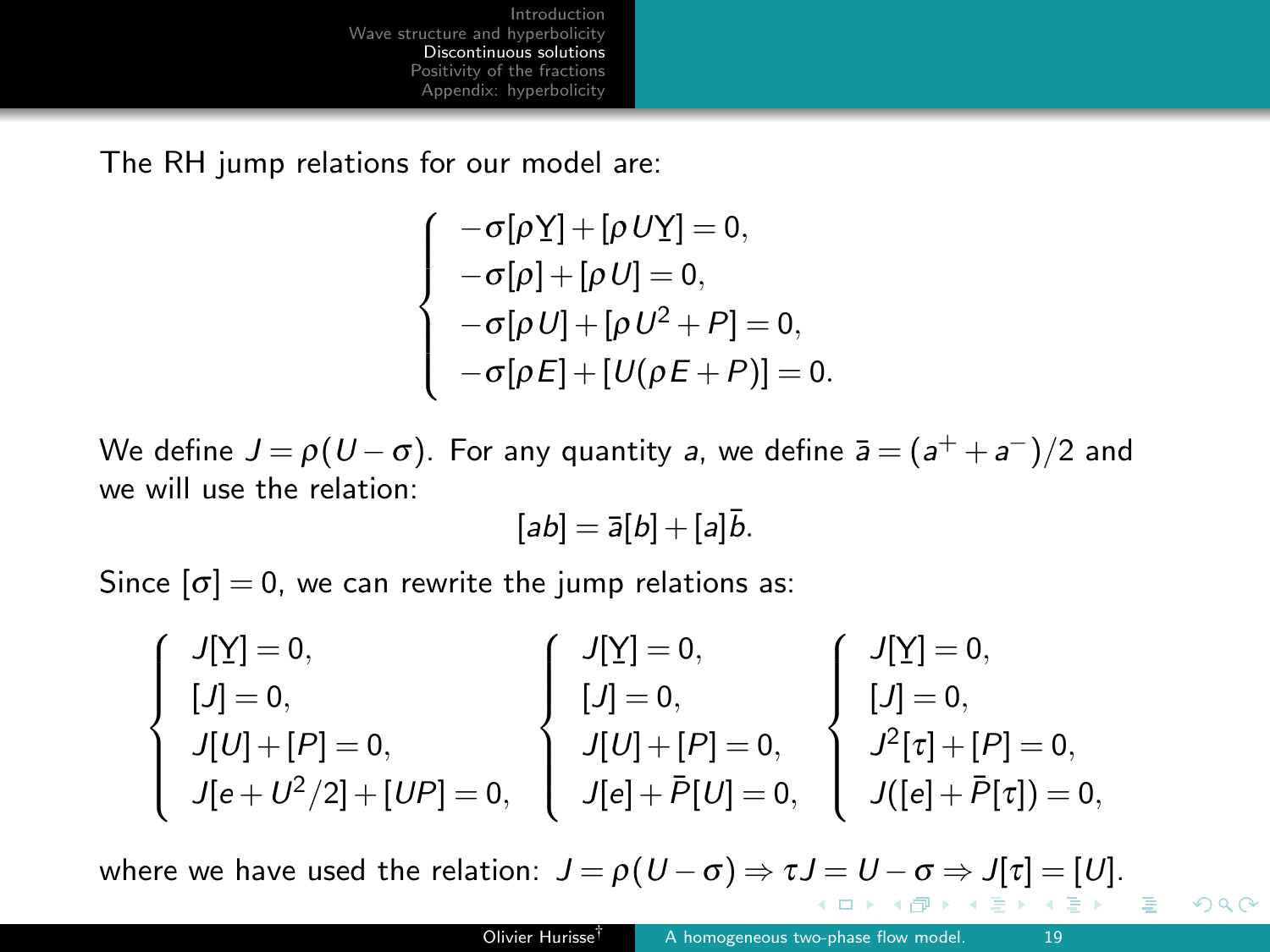## Contact discontinuity

If we have  $J = 0$ , we get:

$$
\rho^+(U^+ - \sigma) = 0 \quad \text{and} \quad \rho^-(U^- - \sigma) = 0,
$$

which, for  $\rho^+>0$  and  $\rho^->0$ , gives:

$$
U^+=U^-=\sigma.
$$

This corresponds to a contact discontinuity. The RH jump relations are then:

$$
\left\{\n \begin{array}{c}\n [P] = 0 \\
 [U] = 0\n \end{array}\n\right.
$$

We have a system of 2 non-linear equations for 6 variables:  $\rm \underline{Y}^+$ ,  $\rm \tau^+$ ,  $\rm \textit{U}^+$ ,  $\rm e^+$ . ¯

The velocity is  $U^+ = U^-$  and it remains to find  $Y^+$ ,  $\tau^+$  and  $e^+$  such that:

$$
[P] = 0 \Leftrightarrow P(\underline{Y}^+, \tau^+, e^+) - P(\underline{Y}^-, \tau^-, e^-) = 0.
$$

A contact discontinuity contains a lot of degrees of freedom.

 $\Box$ 

化重 医化重 医二重体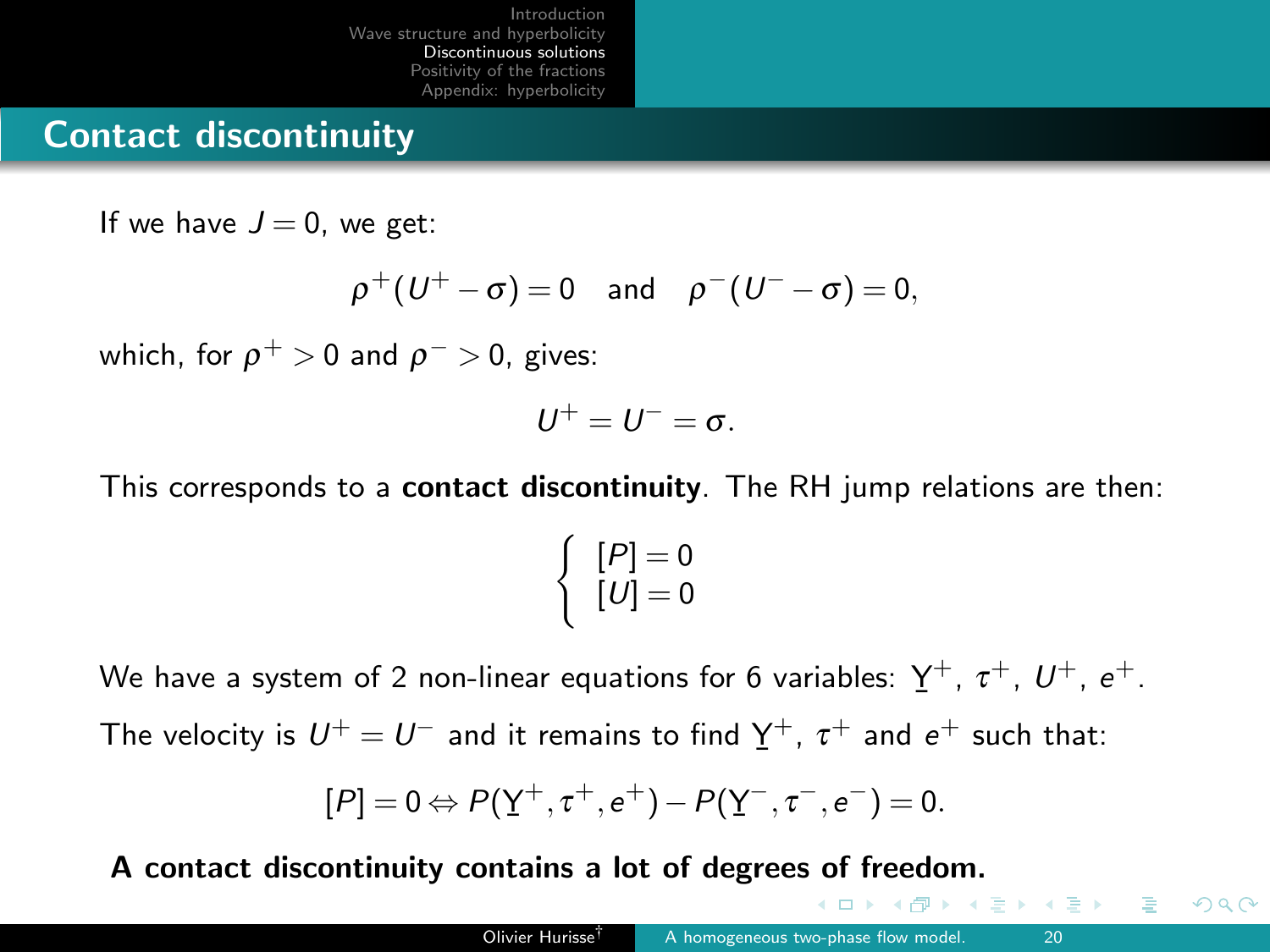## Shock wave

We focus now on the case  $J \neq 0$ . We choose a value for J, the RH jump relations can be written:

| $J[\underline{Y}] = 0,$   | $\left[\begin{array}{c} \left[\underline{Y}\right]=0, \end{array}\right]$ | $\longrightarrow$ gives $Y^+$ , |                                           |
|---------------------------|---------------------------------------------------------------------------|---------------------------------|-------------------------------------------|
| $J^2[\tau]+[P]=0,$        | $J^2[\tau]+[P]=0,$                                                        |                                 | $\longrightarrow$ gives $(\tau^+, e^+)$ , |
| $J([e]+\bar{P}[\tau])=0,$ | $\Big)$ $[e]+\bar{P}[\tau]=0,$                                            |                                 | $\longrightarrow$ gives $(\tau^+, e^+)$ , |
| $[J]=0,$                  | $[U]=J[\tau],$                                                            | $\longrightarrow$ gives $U^+$ . |                                           |

We then have a system of 6 non-linear equations and 6 unknown:  $\rm \underline{Y}^+$ ,  $\rm \tau^+$ ,  $\rm \mathit{U}^+$ ,  $e^+$ , with a 2 × 2 subsystem that defines  $(\tau^+, e^+)$ . The velocity of the shock is then given by:  $\sigma = U^+ - J\tau^+ = U^- - J\tau^-.$ 

#### Remark.

- If  $J = \rho(U \sigma) > 0$ , we have  $U^+ > \sigma$  and  $U^- > \sigma$ . Hence we are considering a  $U - C$  shock wave.
- If  $J = \rho(U \sigma) < 0$ , we have  $U^+ < \sigma$  and  $U^- < \sigma$ . Hence we are considering a  $U + C$  shock wave.

キャッキャ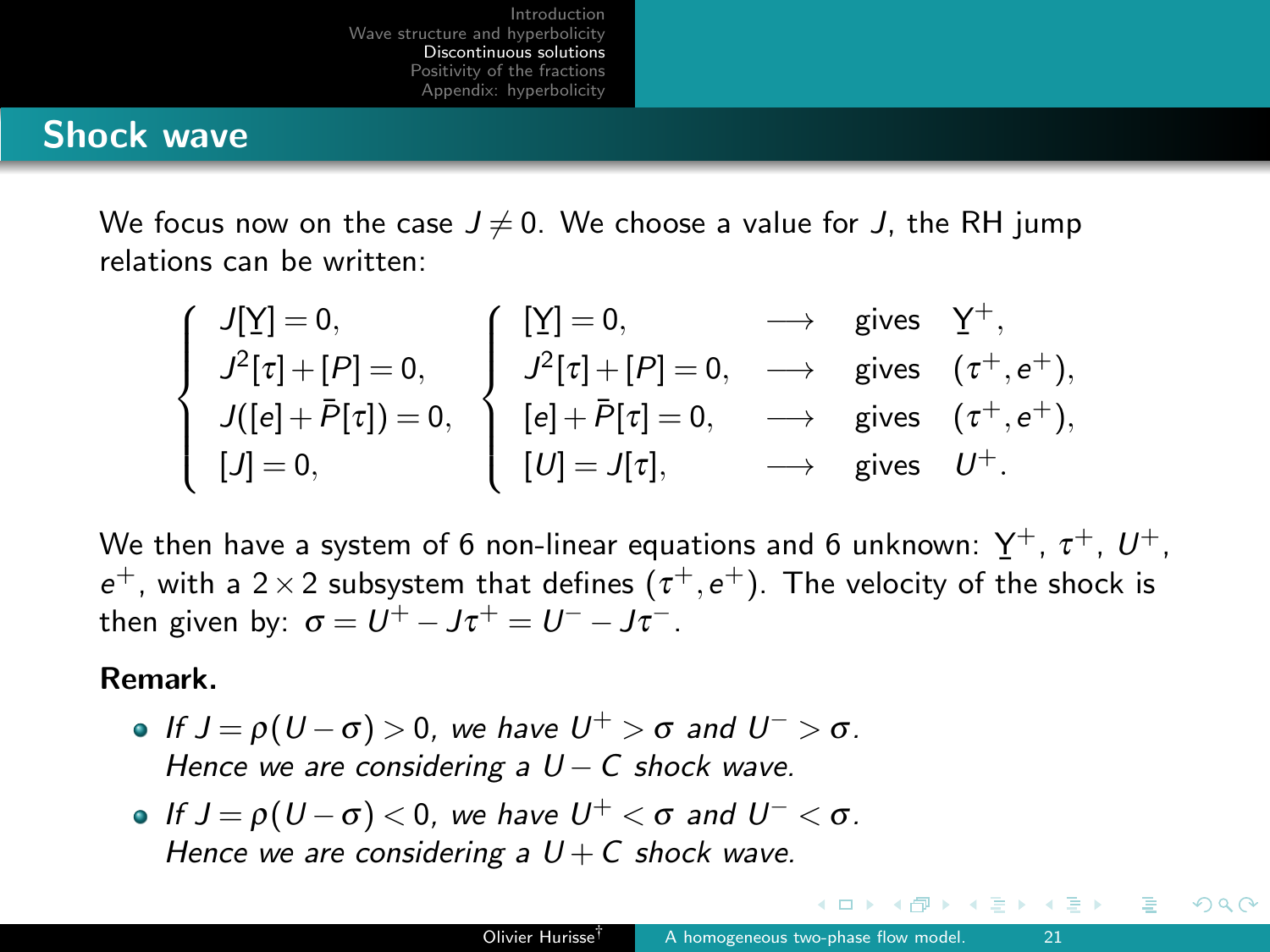## Shock wave

Then to define the shock, the main problem lies in the subsytem for  $(\tau^+,e^+)$ :

$$
\left\{\begin{array}{c}J^2[\tau]+[P]=0,\cr [e]+\bar{P}[\tau]=0.\end{array}\right.\rightarrow\left\{\begin{array}{c}J^2[\tau]+(P^+-P^-)=0,\cr [e]+\frac{P^++P^-}{2}[\tau]=0.\end{array}\right.
$$

From the two jump relations above, one can write:  $[e] = [\tau] \left( \frac{f^2}{2} [\tau] - P^- \right)$ .



- It can be shown from the RH relations that  $[e][\tau] \leq 0$ , the green zone is not allowed.
- $e^+$  and  $\tau^+$  should be non-negative, the red zones is not allowed.
- For  $[e]<\frac{1}{2}\left(\frac{P^-}{J}\right)^2$ , there is no solution. The cyan zone is not allowed (the cyan zone can be included in the zone  $e^+ < 0$ ).

 $QQ$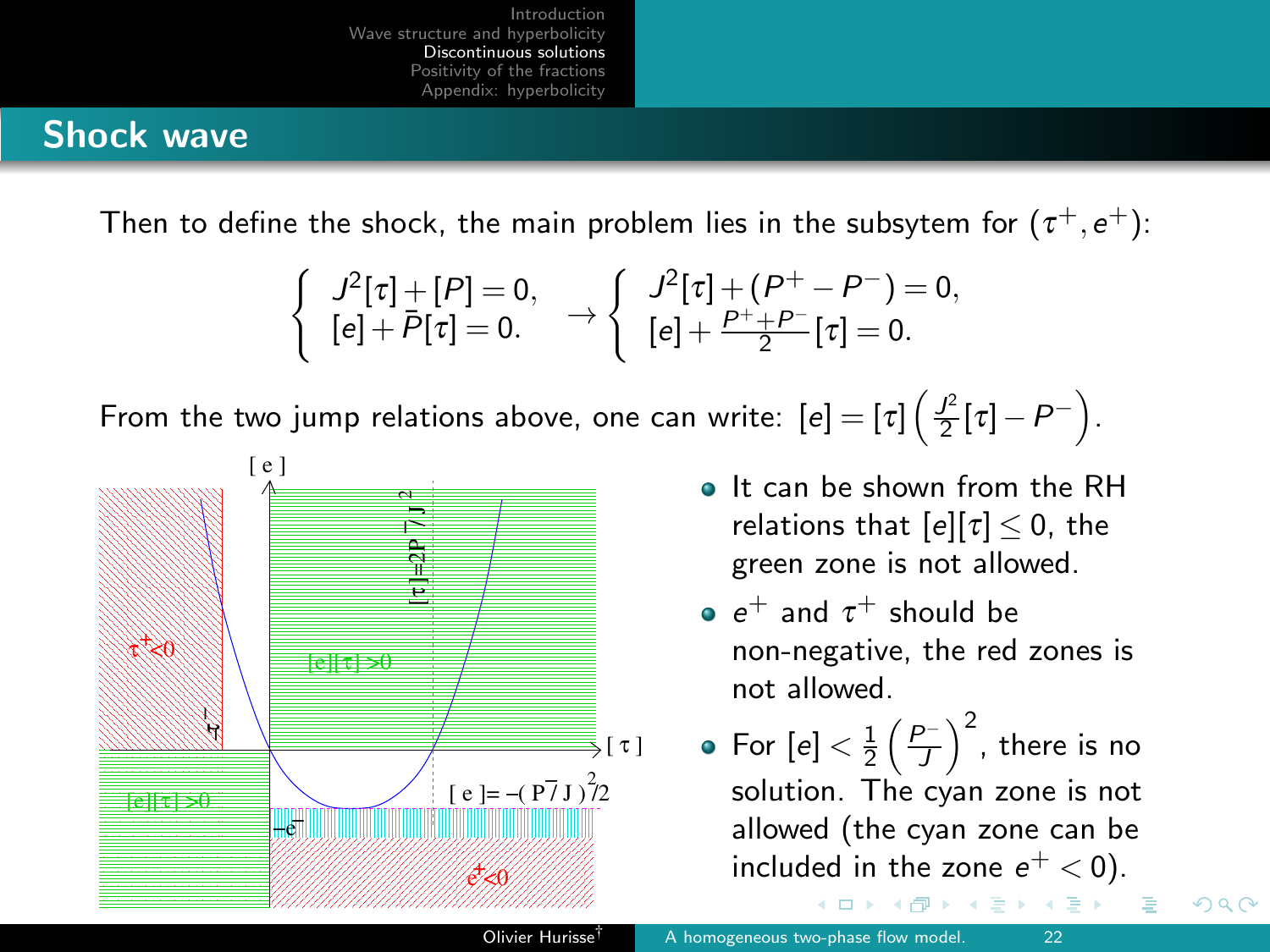## <span id="page-22-0"></span>Shock wave

The subsytem for  $(\tau^+,e^+)$  can also be written:

$$
\begin{cases}\nJ^2[\tau] + [P] = 0, \\
[e] + \overline{P}[\tau] = 0, \n\end{cases}\n\rightarrow\n\begin{cases}\nJ^2[\tau] + [P] = 0, \\
[e] = [\tau] \left( \frac{J^2}{2}[\tau] - P^- \right),\n\end{cases}
$$

or:

$$
\begin{cases}\nJ^2(\tau^+ - \tau^-) + (P(\underline{Y}, \tau^+, \varepsilon(\tau^+)) - P^-) = 0, \\
\varepsilon(\tau^+) = e^- + (\tau^+ - \tau^-) \left( \frac{J^2}{2} (\tau^+ - \tau^-) - P^- \right).\n\end{cases}
$$

The solution is then given by solving the non-linear equation for  $\tau^+$ :  $\mathscr{F}(\tau^+)=0$ , where we have

$$
\mathscr{F}(X) = J^2(X - \tau^-) + (P(Y, X, \varepsilon(X)) - P^-).
$$

This equation may have several solutions depending on the pressure law. We have to had a criterion to select an unique solution.

 $\leftarrow$   $\Box$ 

イヨメ イヨメ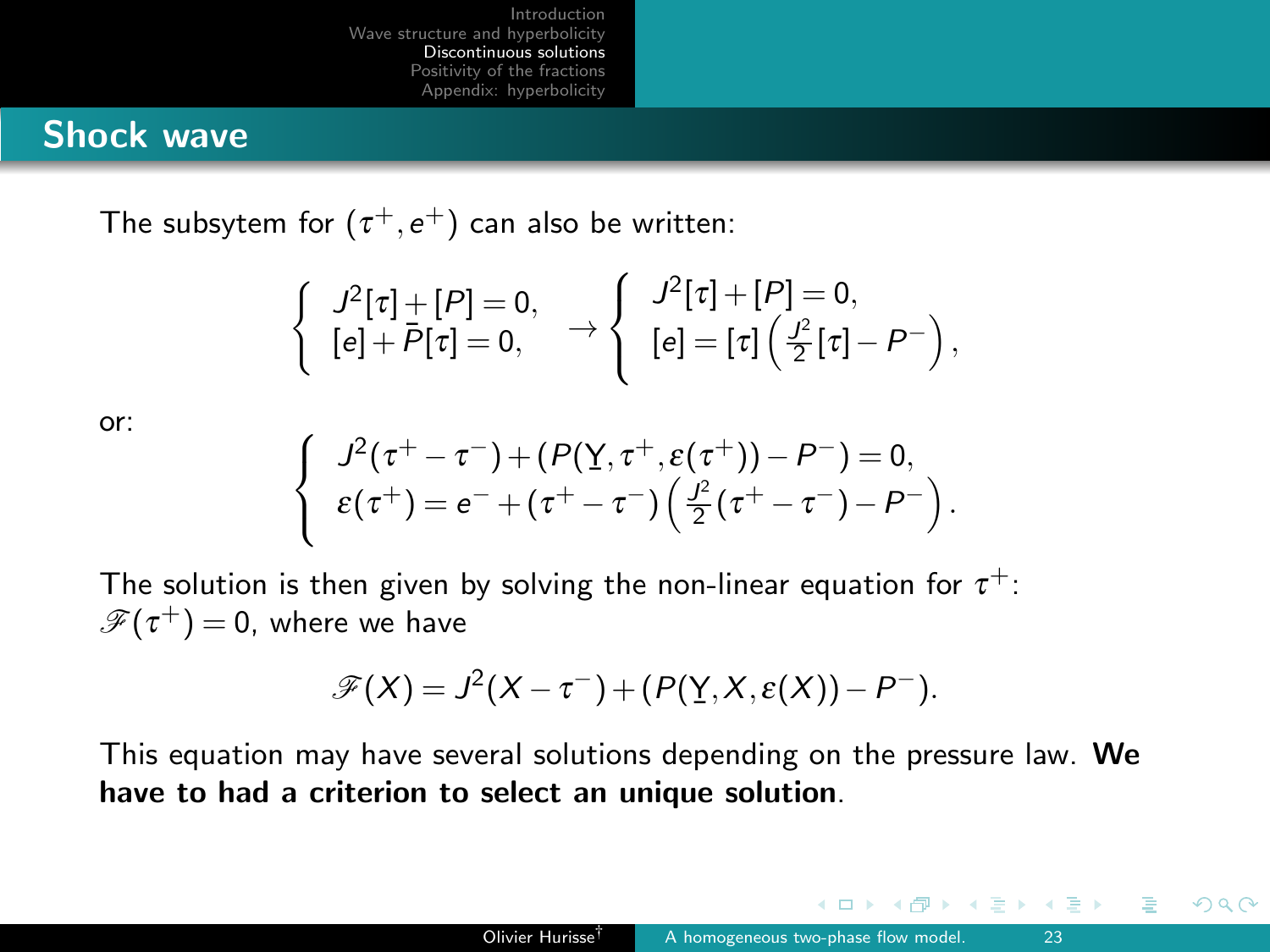# <span id="page-23-0"></span>Shock wave

Several criterions have been proposed in the literature: Liu, Lax, vanishing viscosity/entropy dissipation ...

These criterions are sometimes (depending on the system) equivalent, but not always.

#### The "entropy" criterion:

- In thermodynamics, "slow" transformations are associated with reversible processes, so that the entropy is constant:  $ds = 0$  (it has not been discussed here, but rarefaction waves are such that  $ds = 0$ ).
- A shock is a "fast" transformation and it can thus be considered as an irreversible process, so that the entropy should increase  $ds > 0$ . This yields in a weak sense :

$$
\frac{\partial}{\partial t}(\rho s)+\frac{\partial}{\partial x}(\rho U s)\geq 0
$$

or considering the jump relation:

$$
-\sigma[\rho s] + [\rho U s] \geq 0 \iff J[s] \geq 0 \iff J(s(Y, \tau^+, \varepsilon(\tau^+)) - s^-) \geq 0.
$$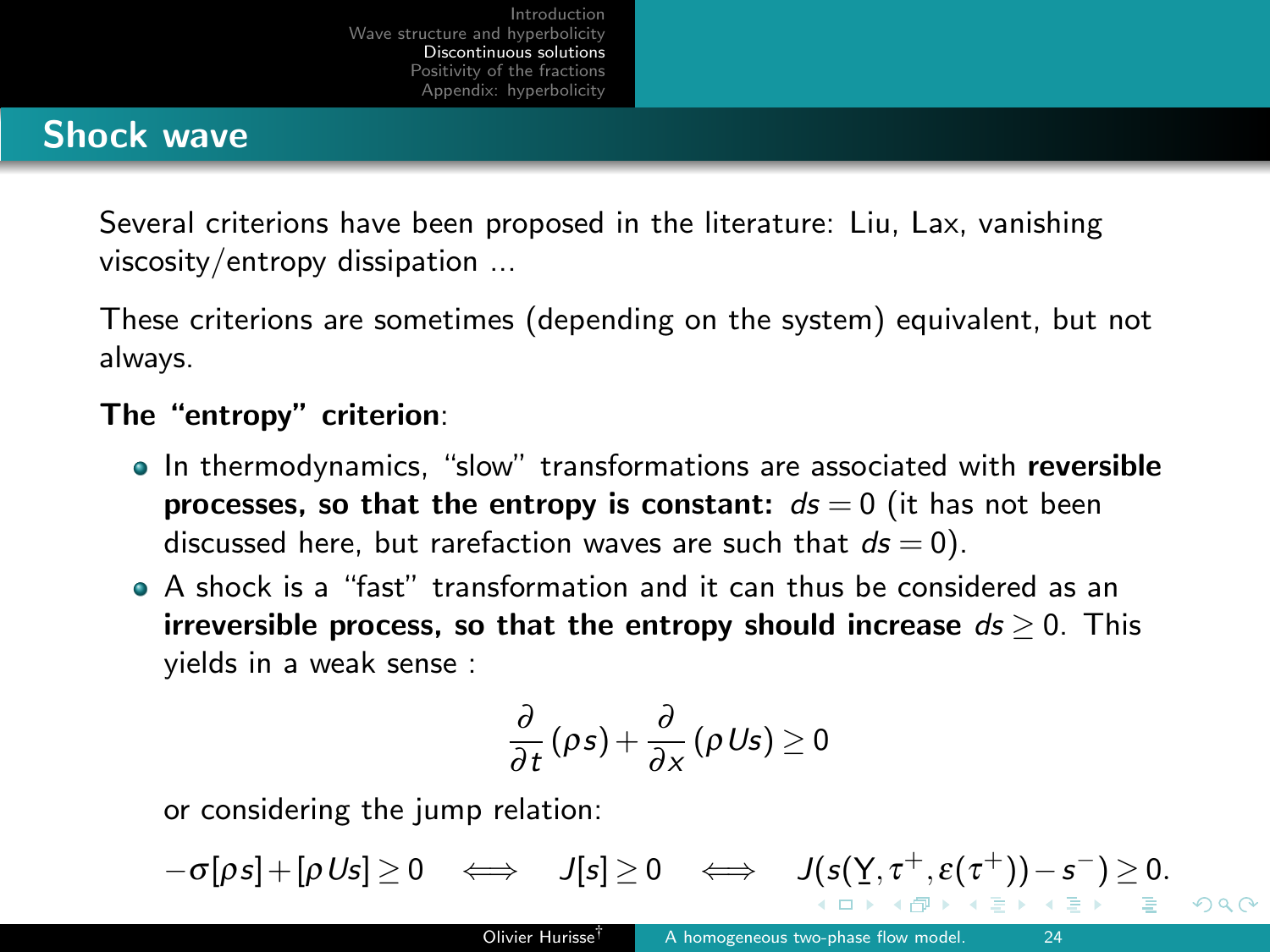# <span id="page-24-0"></span>Plan

# <sup>1</sup> [Introduction](#page-2-0)

- <sup>2</sup> [Wave structure and hyperbolicity](#page-6-0)
- <sup>3</sup> [Discontinuous solutions](#page-13-0)
- <sup>4</sup> [Positivity of the fractions](#page-24-0)
- <sup>5</sup> [Appendix: hyperbolicity](#page-28-0)

 $\leftarrow$   $\Box$   $\rightarrow$ 

A  $\rightarrow$ 

 $\sim$ 

ス重き ス重き

 $2990$ 

Ε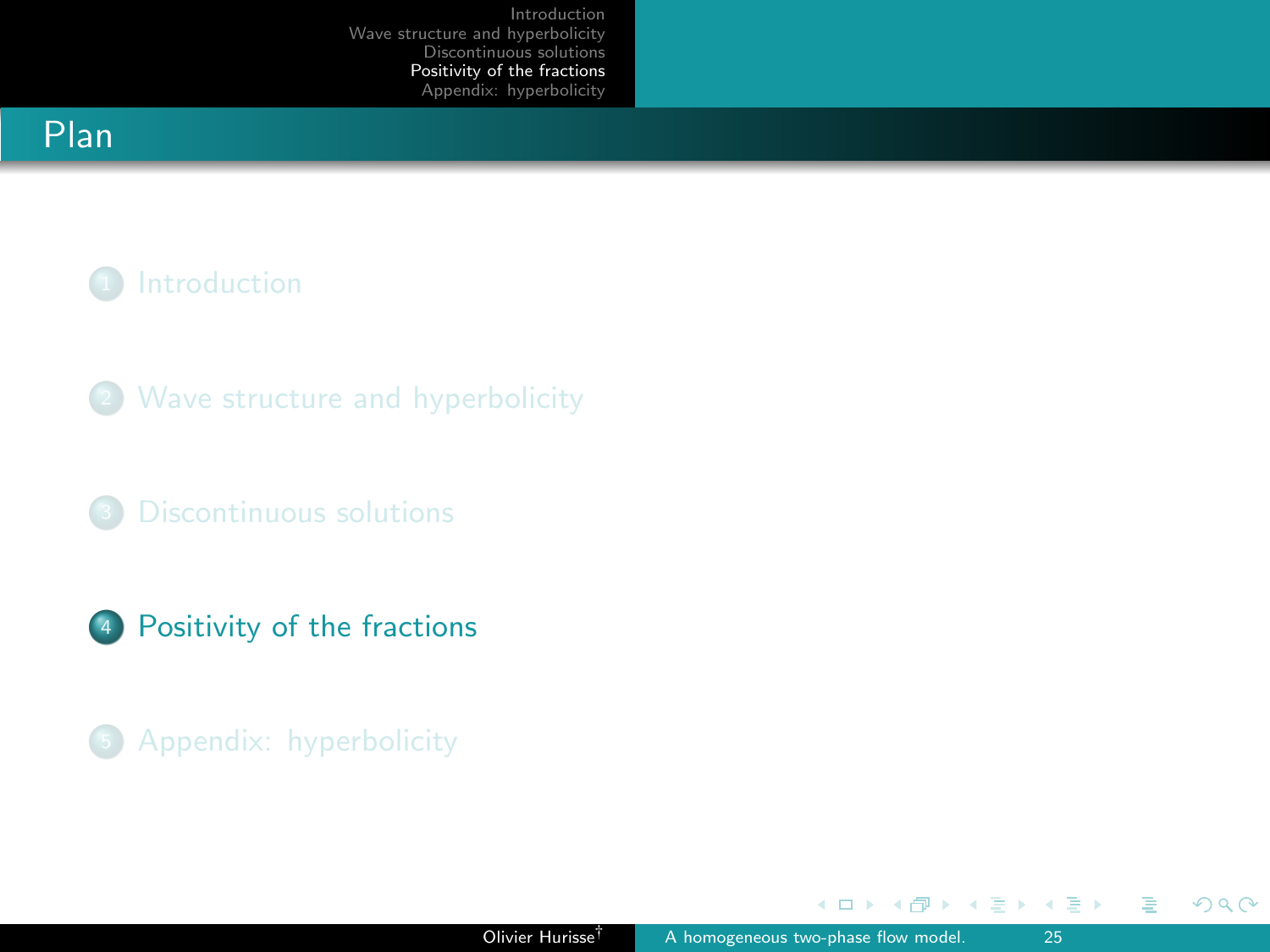We focus here on an important property for the present model: under classical assumptions, the frations remain positive.

We will use the following lemma.

Let  $\Omega$  be a subset of  $\mathbb R$ . Let  $\Psi$ , a,  $\Pi$  and U be some sufficiently regular applications on  $\Omega \times [0, T]$ , with the following properties:

- $\bullet \Psi : (x,t) \mapsto \Psi(x,t);$
- $a: (x,t) \mapsto a(x,t), a \in L^{\infty};$
- $\bullet \ \Pi : (x,t) \mapsto \Pi(x,t), \ \Pi \geq 0;$
- $U: (x, t) \mapsto U(x, t), \ U \in L^{\infty}$  and  $\frac{\partial}{\partial x}(U) \in L^{\infty}$ ;

and such that:

$$
\frac{\partial}{\partial t}(\Psi(x,t))+U\frac{\partial}{\partial x}(\Psi(x,t))=a(x,t)\Psi(x,t)+\Pi(x,t).
$$

Suppose that for all  $x_b \in \partial \Omega$ , the boundary of  $\Omega$ ,  $\Psi(x_b,t) > 0$  if  $(U \cdot n)(x_h, t) \leq 0$ , where *n* is the outward normal of  $\Omega$ . With all these assumptions, if  $\Psi(x,t=0) \geq 0$  then for all  $0 \leq t \leq T$ ,  $\Psi(x,t) \geq 0$ .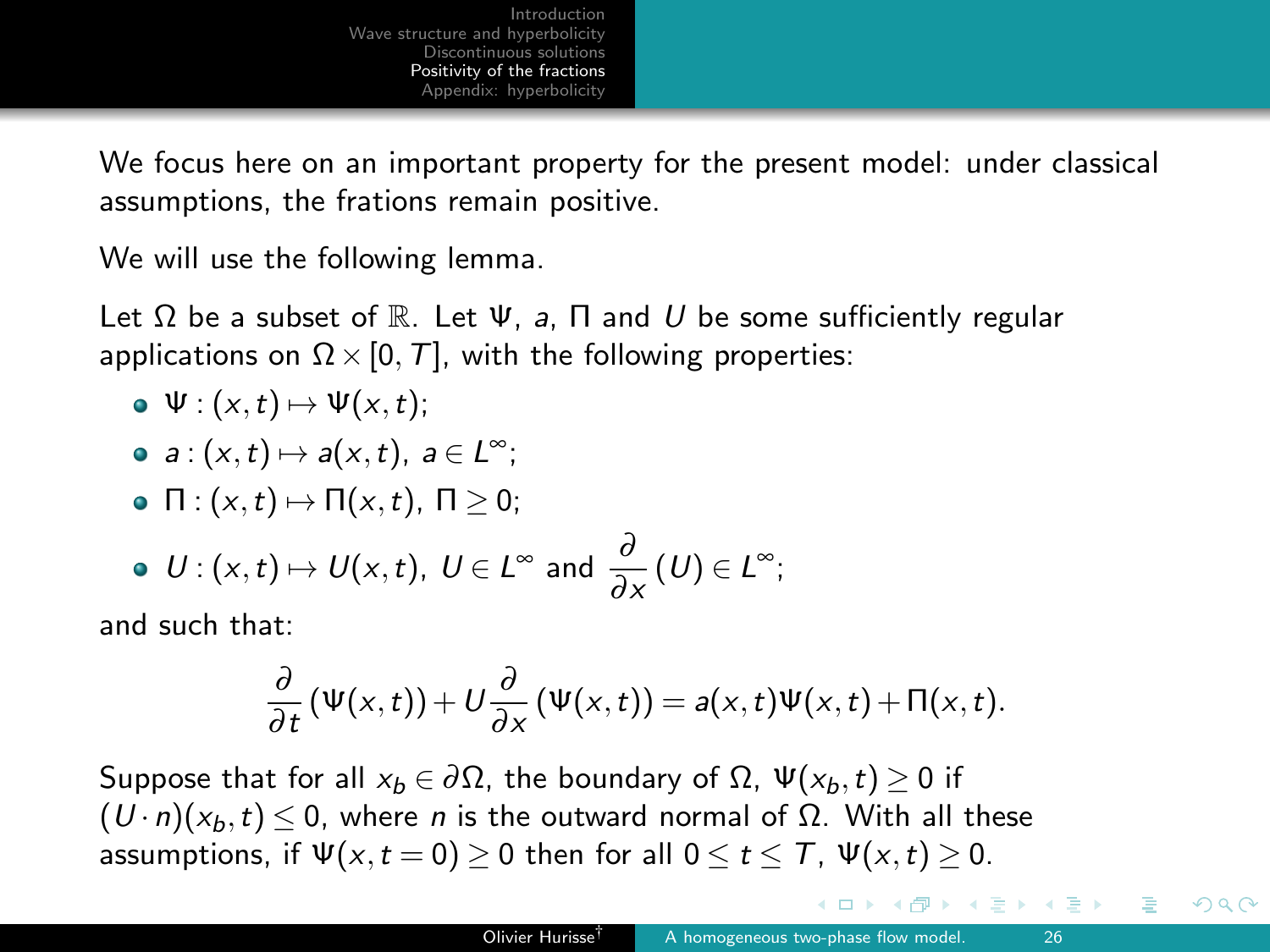We have for the volume fraction  $\alpha_i$ :

$$
\frac{\partial}{\partial t}(\alpha_i(x,t))+U\frac{\partial}{\partial x}(\alpha_i(x,t))=a_i(x,t)\alpha_i(x,t)+\Pi_i(x,t),
$$

with

$$
a_i = -1/\lambda
$$
 and  $\Pi_i = \overline{\alpha_i}/\lambda$ .

Since the equilibrium volume fraction  $\bar{\alpha}_i$  belongs to [0,1] and the time scale  $\lambda$ must be chosen non-negative, we obviously have

 $\prod_i > 0$ .

Hence if we assume that the solution is regular (no shock), the lemma can be straightforward applied for  $\Psi = \alpha_i$ ,  $i = 1, 2$ .

We thus have  $\alpha_1 \geq 0$  and  $\alpha_2 \geq 0$ , and since  $\alpha_1 + \alpha_2 = 1$  we get that:

 $\alpha_i \in [0,1]$ .

Obviously, we can also prove that:

 $y_i \in [0,1]$  and  $z_i \in [0,1]$ .

④重き ④重き …

G.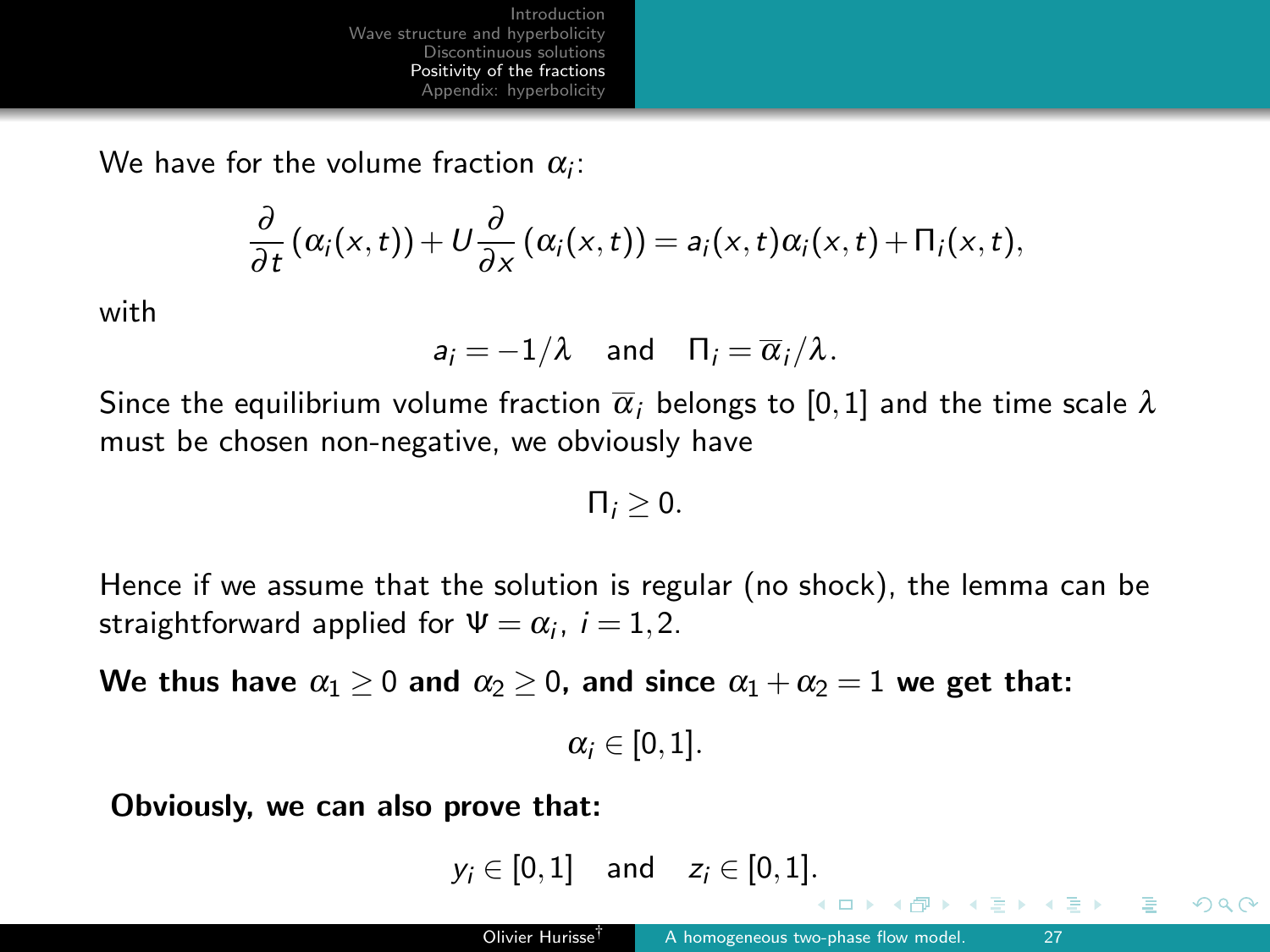In the case of discontinuous solutions, the lemma can not be applied.

- For contact discontinuities, we have (previous section) to choose  $[Y]$ . Hence the contact discontinuity does not modify the positivity of the fraction.
- For shock waves, U does not belong to  $L^{\infty}$ . The lemma can not be applied. Nevertheless, we have (previous section):  $[\underline{Y}] = 0.$  So that there ¯ is no loss of posivity through a shock wave.

Finally, we can state that the model is such that the fractions  $\alpha_i$ ,  $y_i$  and  $z_i$ remain in  $[0,1]$ .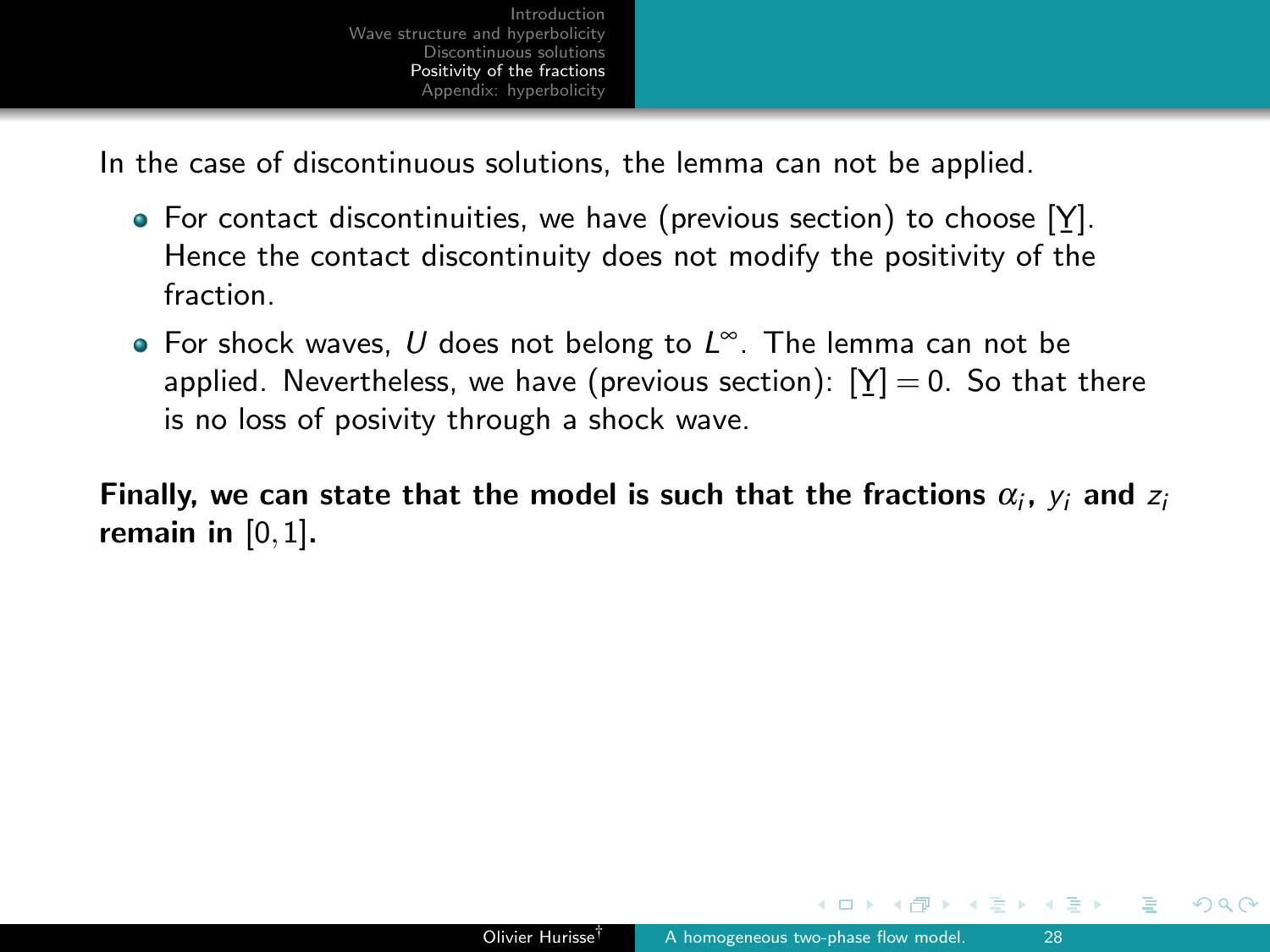# <span id="page-28-0"></span>Plan

# <sup>1</sup> [Introduction](#page-2-0)

- <sup>2</sup> [Wave structure and hyperbolicity](#page-6-0)
- <sup>3</sup> [Discontinuous solutions](#page-13-0)
- <sup>4</sup> [Positivity of the fractions](#page-24-0)



 $\leftarrow$   $\Box$   $\rightarrow$ 

K 등 > K 등 >

 $\rightarrow$ 

 $\sim$ a  $2990$ 

Ε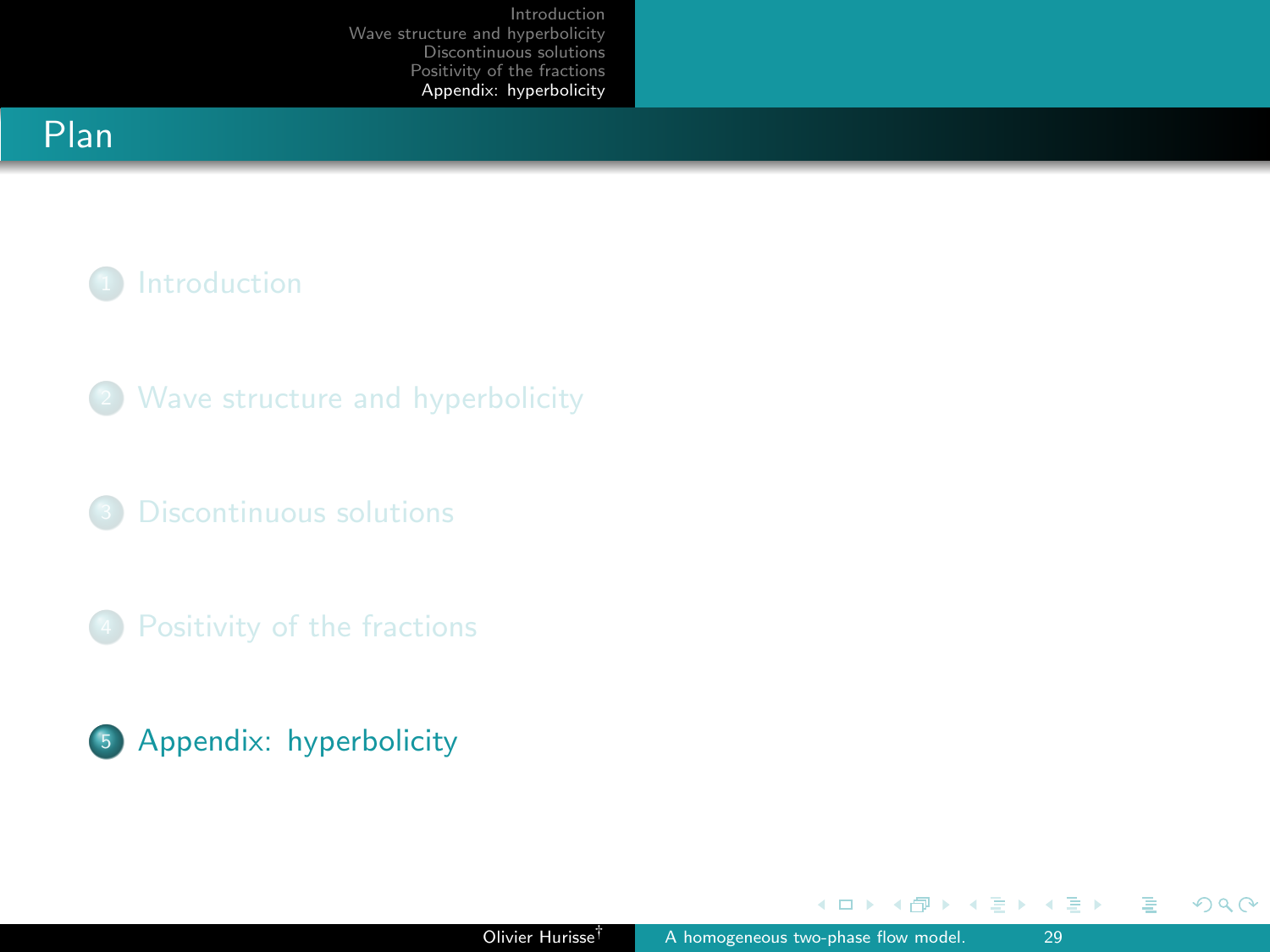We consider the set of first-order PDE's in the following non-conservative form:

$$
\frac{\partial}{\partial t}(W) + A(W)\frac{\partial}{\partial x}(W) = 0,
$$

where W is a vector with dimension n and A is a  $n \times n$ -matrix.

Definition of hyperbolicity: The system is hyperbolic when the matrix A has n real eigenvalues and when its set of right eigenvectors spans  $\mathbb{R}^n$ .

Illustration of hyperbolicity on the linear case: we assume now that the matrix A does not depend on  $W$ , x or t

ヨメ メヨメ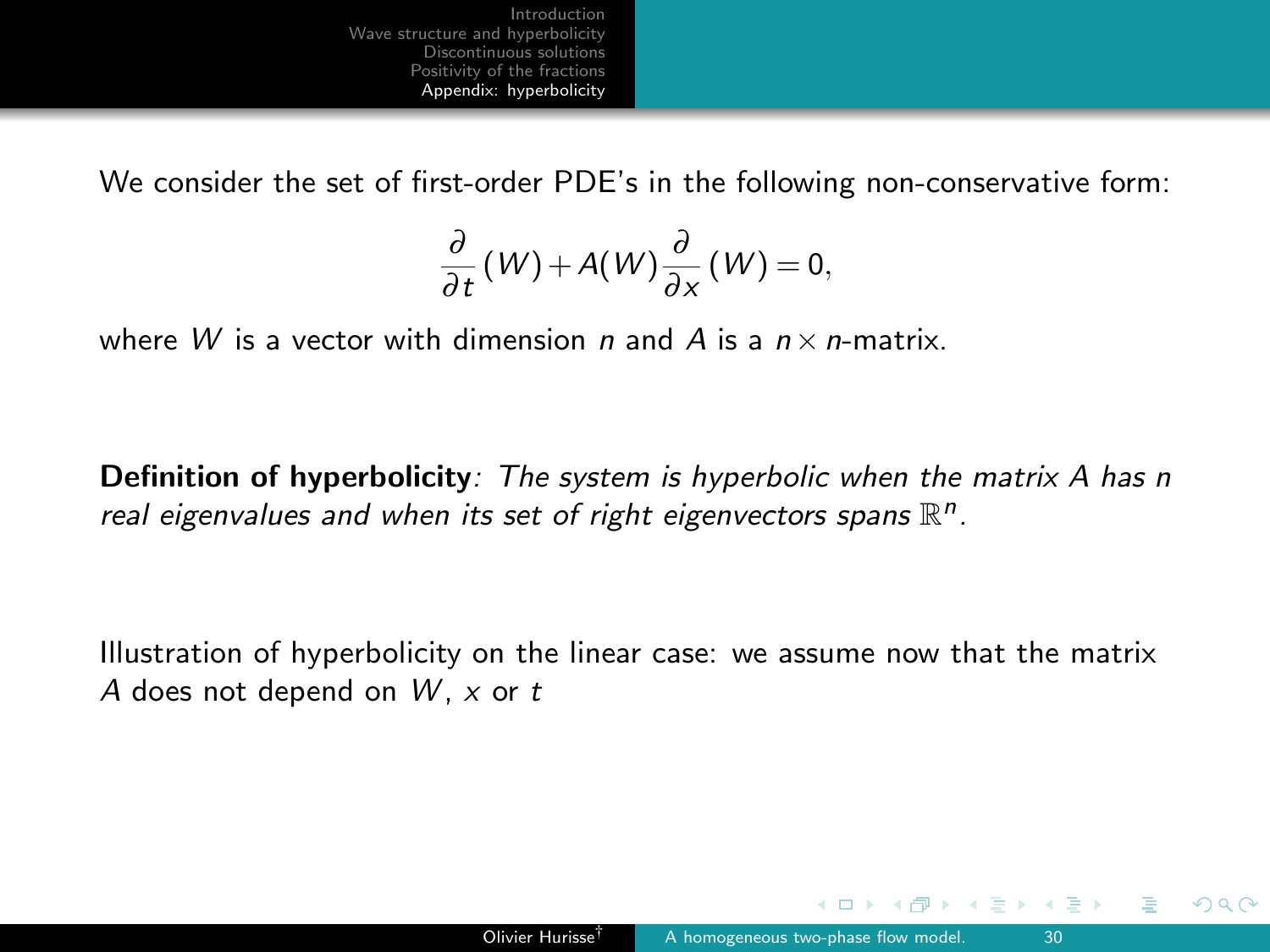A monochromatic wave  $\underline{\mathit{W}} = \mathit{W}_0 e^{(i\omega t - i k x)}$  is a solution of the system of

$$
\frac{\partial}{\partial t}(W) + A \frac{\partial}{\partial x}(W) = 0,
$$

if and only if:  $W(Ak - \omega I_n) = 0$ .

We set  $\lambda$  a complex eigenvelue of A:  $\lambda = \lambda_a + i\lambda_b$ . We then choose  $k_0 > 0$  and we also choose  $\omega_0$  such that  $\omega_0 = k_0 \lambda$ .

Then, the monochromatic wave associated with  $k_0$  and  $\omega_0$  is solution of the system of PDE's if and only if:

$$
e^{(i\omega_0 t - ik_0 x)} = e^{(i\lambda k_0 t - ik_0 x)} = e^{(i\lambda_a k_0 t - ik_0 x)} e^{-\lambda_b k_0 t}
$$

It appears that the solution is stable in time iff  $\lambda_b > 0$ .

 $\leftarrow$   $\Box$ 

ヨメ メヨメ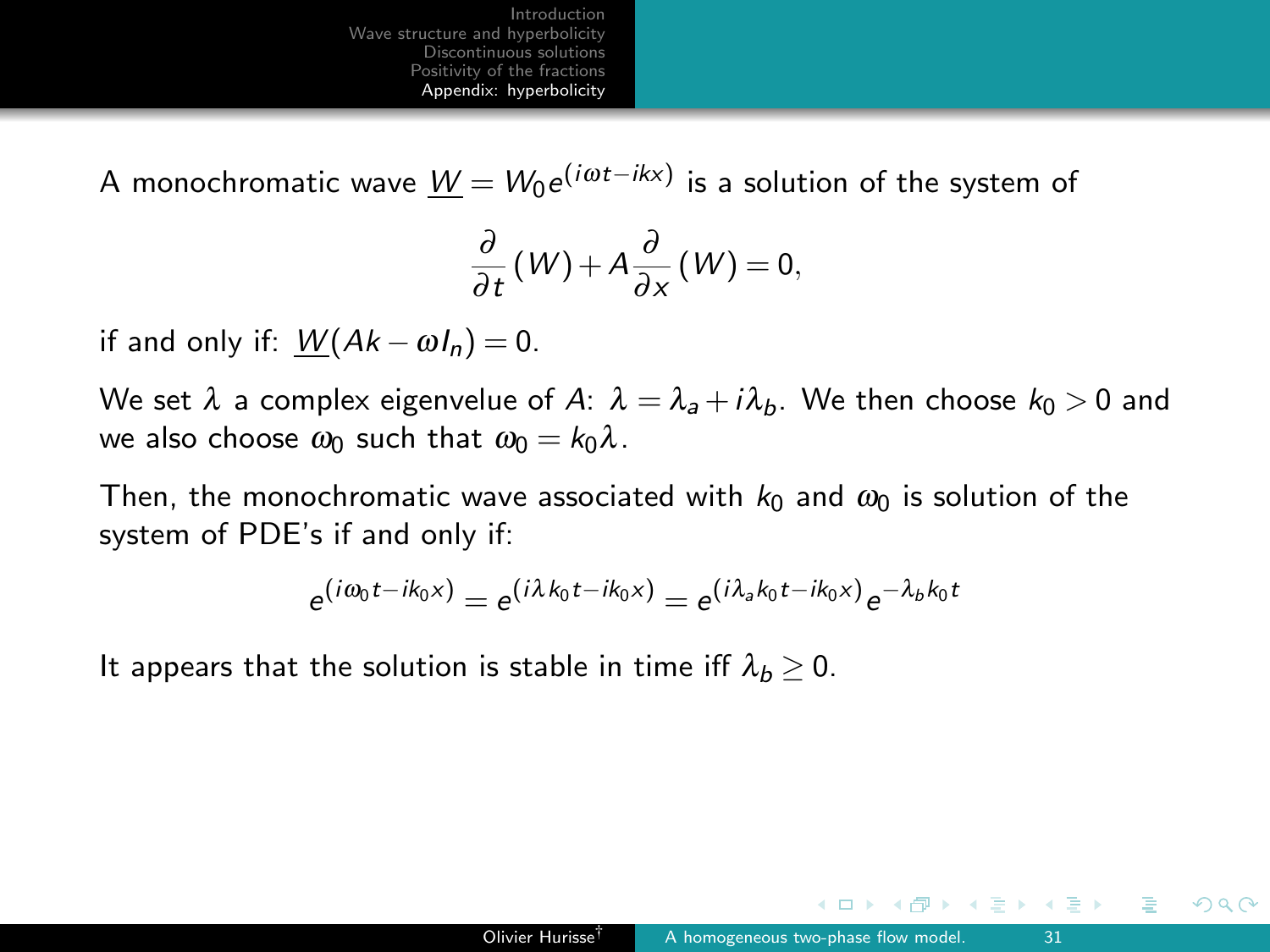But when dealing with physical phenomena, the matrix A often (always ?) contains real coefficients. Hence, if A has one complex eigenvalue, its conjugate is also an eigenvalue. This implies that when  $A$  has complex eigenvalues, there is always at least one of these that leads to unstable monochromatic waves.

Unfortunately, in practice we are dealing with solutions that contain a wide range of frequencies. Moreover, the phenomena of interest are often associated with time/space-scale that are related to the eigenvalues of A.

Hence, it is necessary (but not sufficient) to work with models whose Jacobian matrix have real eigenvalues and a complete set of right eigenvectors.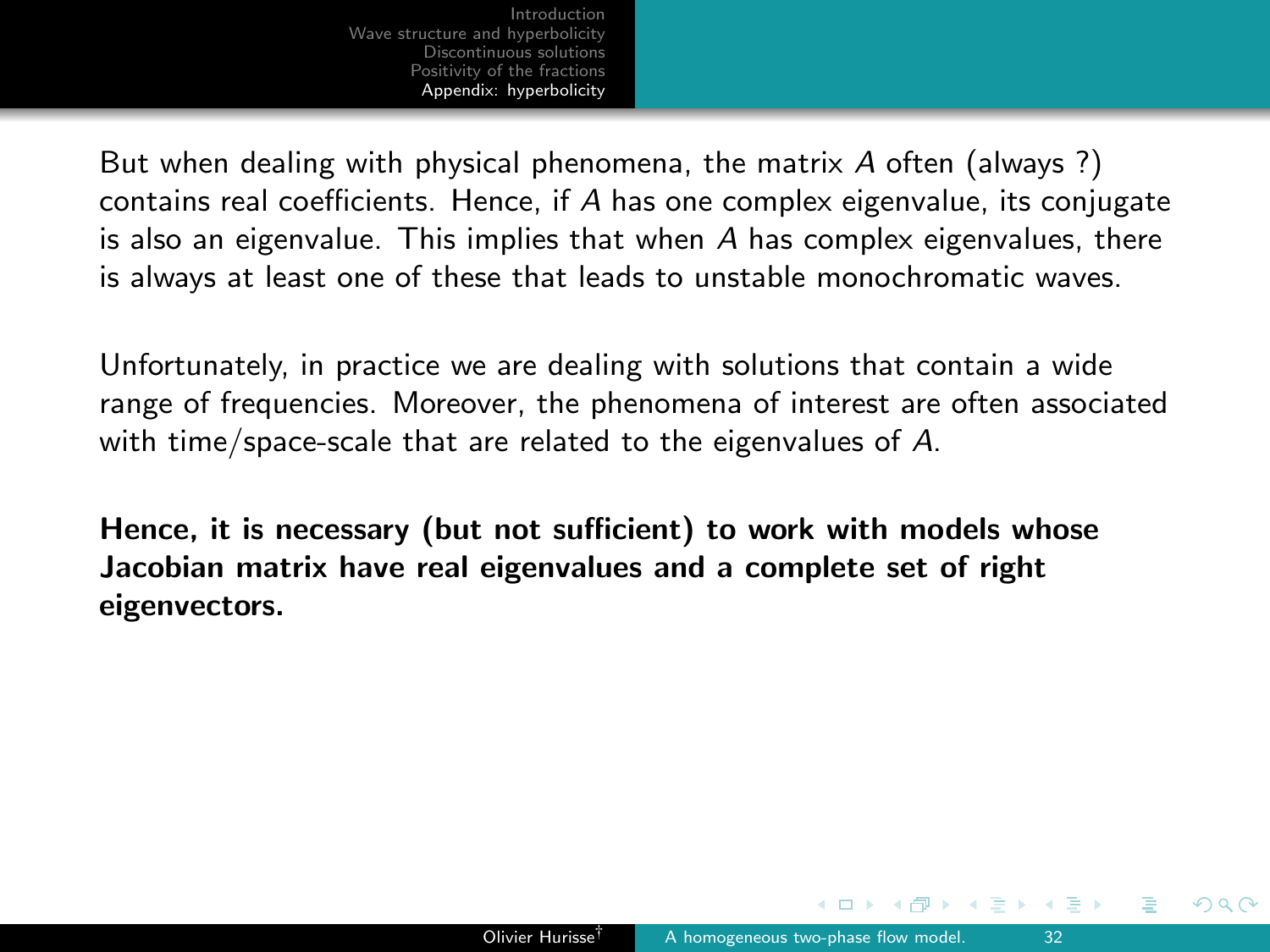If the right eigenvectors  $V_i$   $(i = 1..n)$  of  $A$  span  $\mathbb{R}^n$  , the matrix  $\mathscr{P}$  whose columns are the eigenvectors of A is such that:

$$
A = \mathscr{P} D \mathscr{P}^{-1},
$$

where D is a diagonal matrix that contains the eigenvalues  $\lambda_i$  of A, with  $AV_i = \lambda_i V_i$ .

By multipling the system by  $\mathscr{P}^{-1}$  we get:

$$
\mathcal{P}^{-1}\left(\frac{\partial}{\partial t}(W) + A\frac{\partial}{\partial x}(W)\right) = 0,
$$
  

$$
\frac{\partial}{\partial t}\left(\mathcal{P}^{-1}W\right) + \mathcal{P}^{-1}A\mathcal{P}\frac{\partial}{\partial x}\left(\mathcal{P}^{-1}W\right) = 0,
$$
  

$$
\frac{\partial}{\partial t}\left(Q\right) + D\frac{\partial}{\partial x}\left(Q\right) = 0, \text{ with } Q = \mathcal{P}^{-1}W.
$$

 $\leftarrow$   $\Box$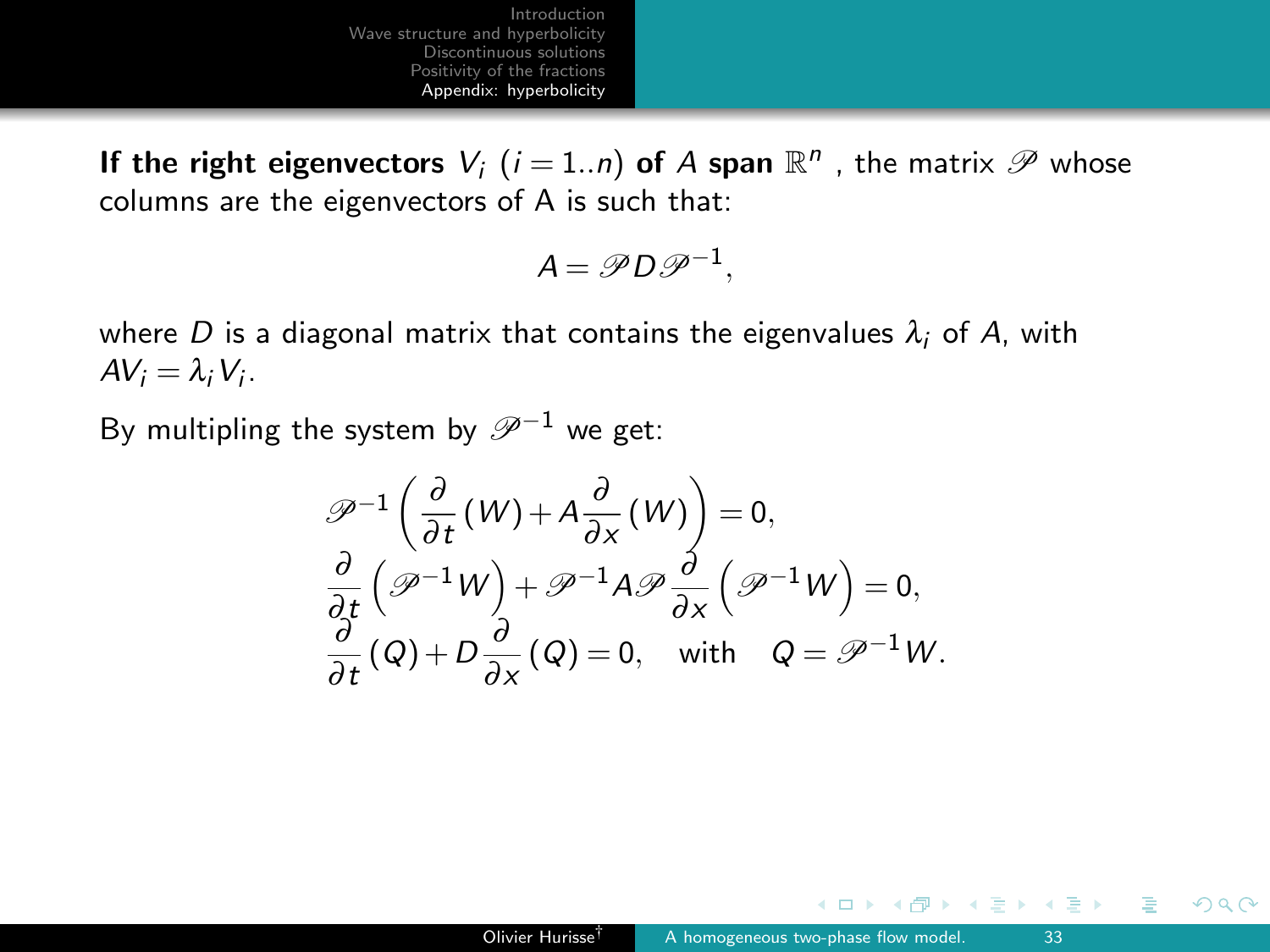The projection on the basis of the eigenvectors allows to uncouple the  $n$  PDE of the system. Since D is diagonal, each component i of the vector  $Q$  is then advected with the velocity  $\lambda_i$ ,

$$
\frac{\partial}{\partial t}\left(Q_{i}\right)+\lambda_{i}\frac{\partial}{\partial x}\left(Q_{i}\right)=0,
$$

and the solution is:  $Q_i(x,t) = Q_i(x - \lambda_i t, t = 0)$ .



Finally, the solution for W is  $W(x,t) = \mathcal{P}Q(x,t)$ .

 $\Box$ 

つへへ